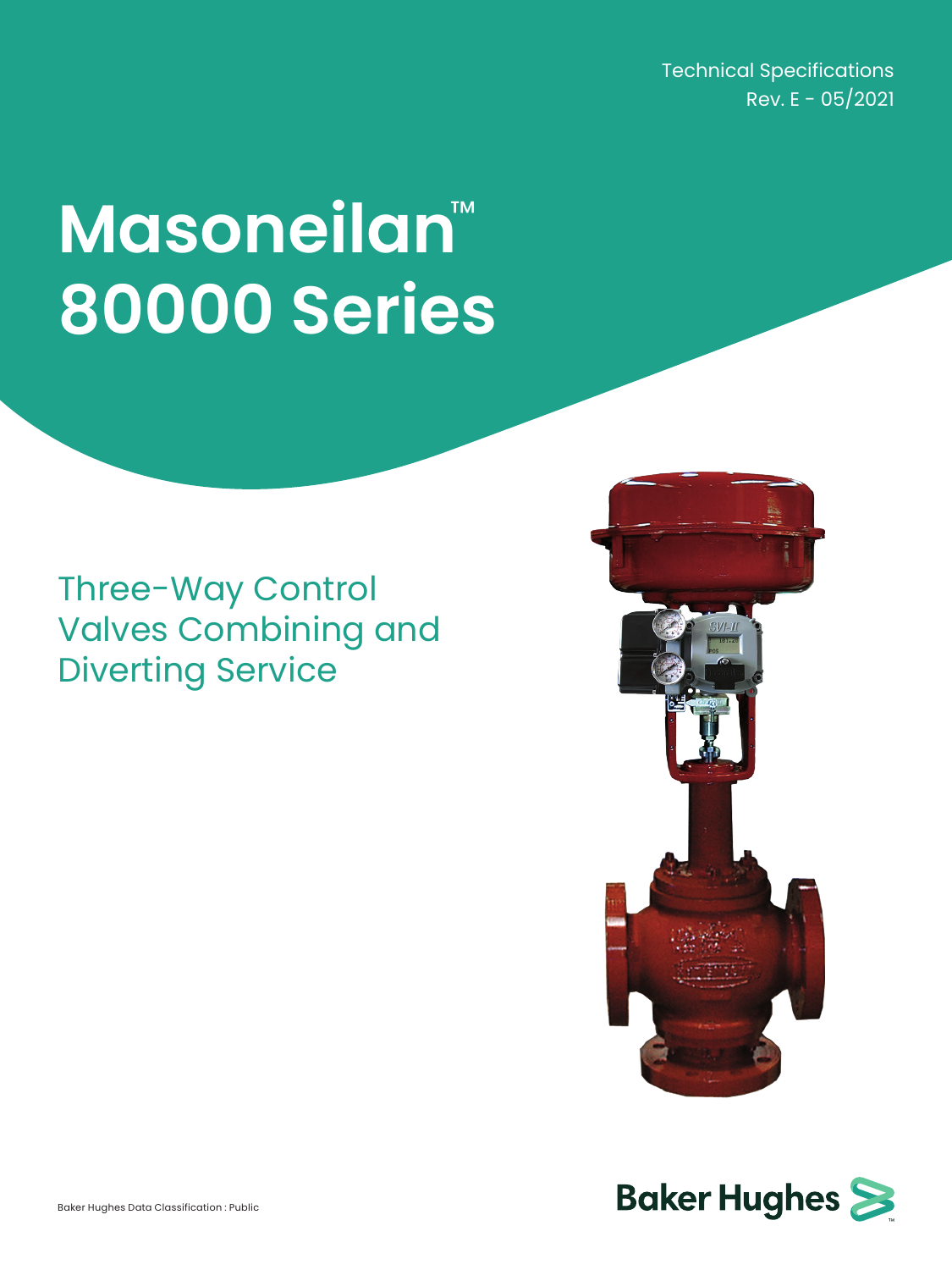# **Table of Contents**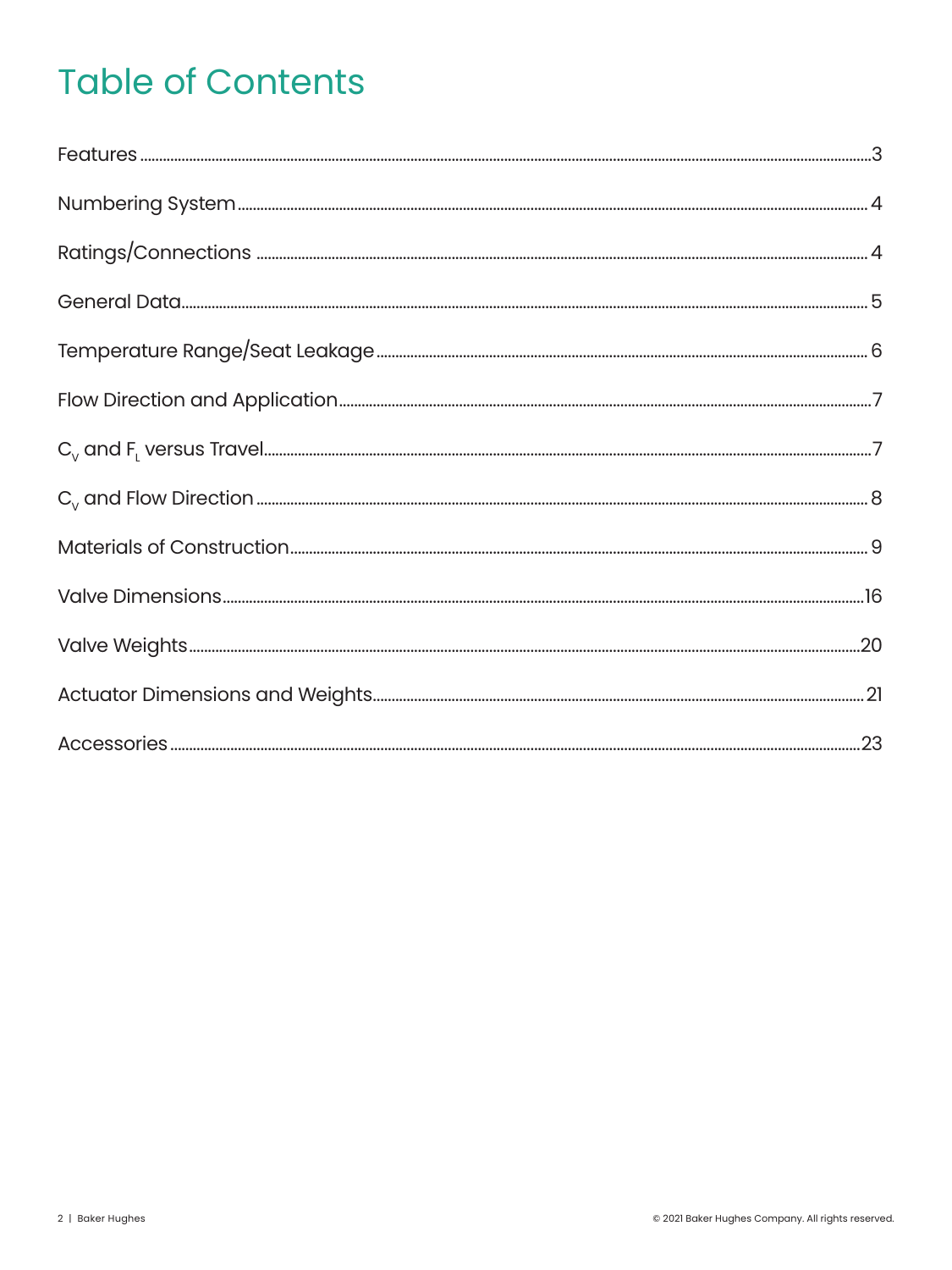### **Features**

The 80000 Series is a heavy duty three-way control valve designed for either combining or diverting service. Standard features include:

#### **Heavy Guiding**

Construction of the Masoneilan 80000 Series includes top guiding in the plug, as well as guiding within the seat ring locations providing an extremely well supported and stable design.

#### **High Capacity**

Large flow galleries in the 80000 Series provide high capacity designs with low pressure recoveries. High critical flow factors are attained in both combining and diverting configurations.

#### **Flow Stability**

The 80000 Series is a dual seated design with flow tending to open the valve at both ports. This provides inherent dynamic stable resulting in excellent throttling control performance.

### **Wide Operating Range**

Designs are available in various sizes and can be configured to operate within an extremely wide temperature range. This is accomplished through use of high performance materials and design configurations.

#### **Reduced Emissions**

The 80000 Series can be supplied with the Masoneilan *Low-E™* Packing design to provide low emissions performance meeting various environmental regulations worldwide.

#### **NACE Compliance**

Construction for Sour Service Applications in accordance with NACE standard MR 0103 is readily available. Applications requiring compliance to MR 0175, 2003 Rev or ISO 15156 can also be provided.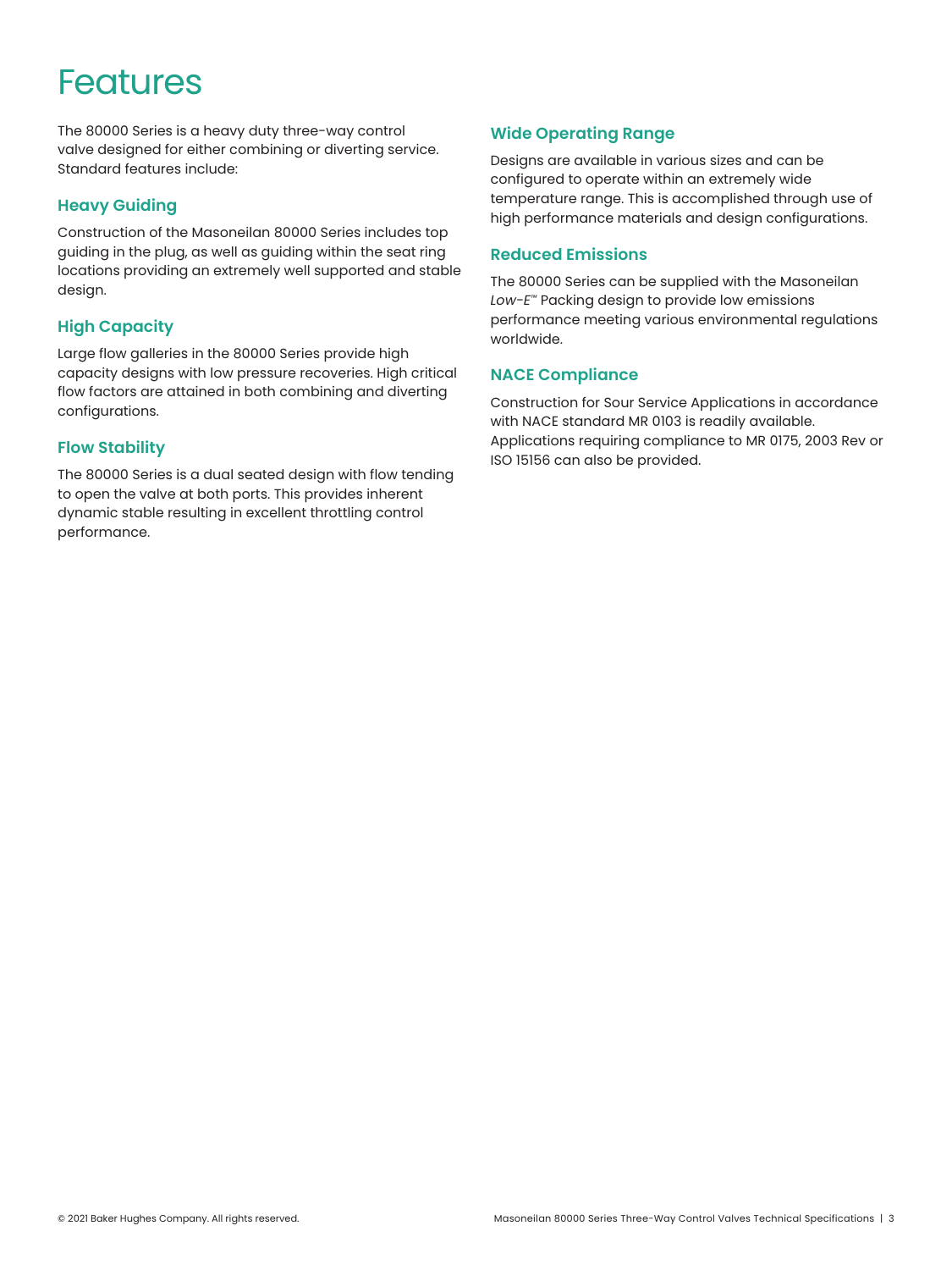### Numbering System



# Ratings/Connections

|  |  |  |  | □ Flanged ■ Butt Weld △ RT Joint ● Threaded ○ Socket Weld |
|--|--|--|--|-----------------------------------------------------------|
|--|--|--|--|-----------------------------------------------------------|

|                 | <b>Valve Sizes</b> | <b>ASME Class</b> |               |               |  |  |  |  |
|-----------------|--------------------|-------------------|---------------|---------------|--|--|--|--|
| <b>inches</b>   | mm                 | 150               | 300           | 600           |  |  |  |  |
| 0.75, 1, 1.5, 2 | 20, 25, 40, 50     | $n \Delta m$      | $n \Delta m$  | $n \Delta m$  |  |  |  |  |
| 3 through 12    | 80 through 300     | n $\Delta$        | n $\triangle$ | $n \triangle$ |  |  |  |  |

1. 0.75" & 1" (20mm & 25mm) sizes not available in 80386 version - Diverting Design Utilize combining design and consult factory for details.

2. Welded end connections, other flanged configurations, and ASME ratings above 600 Class are available upon request. Consult factory for details.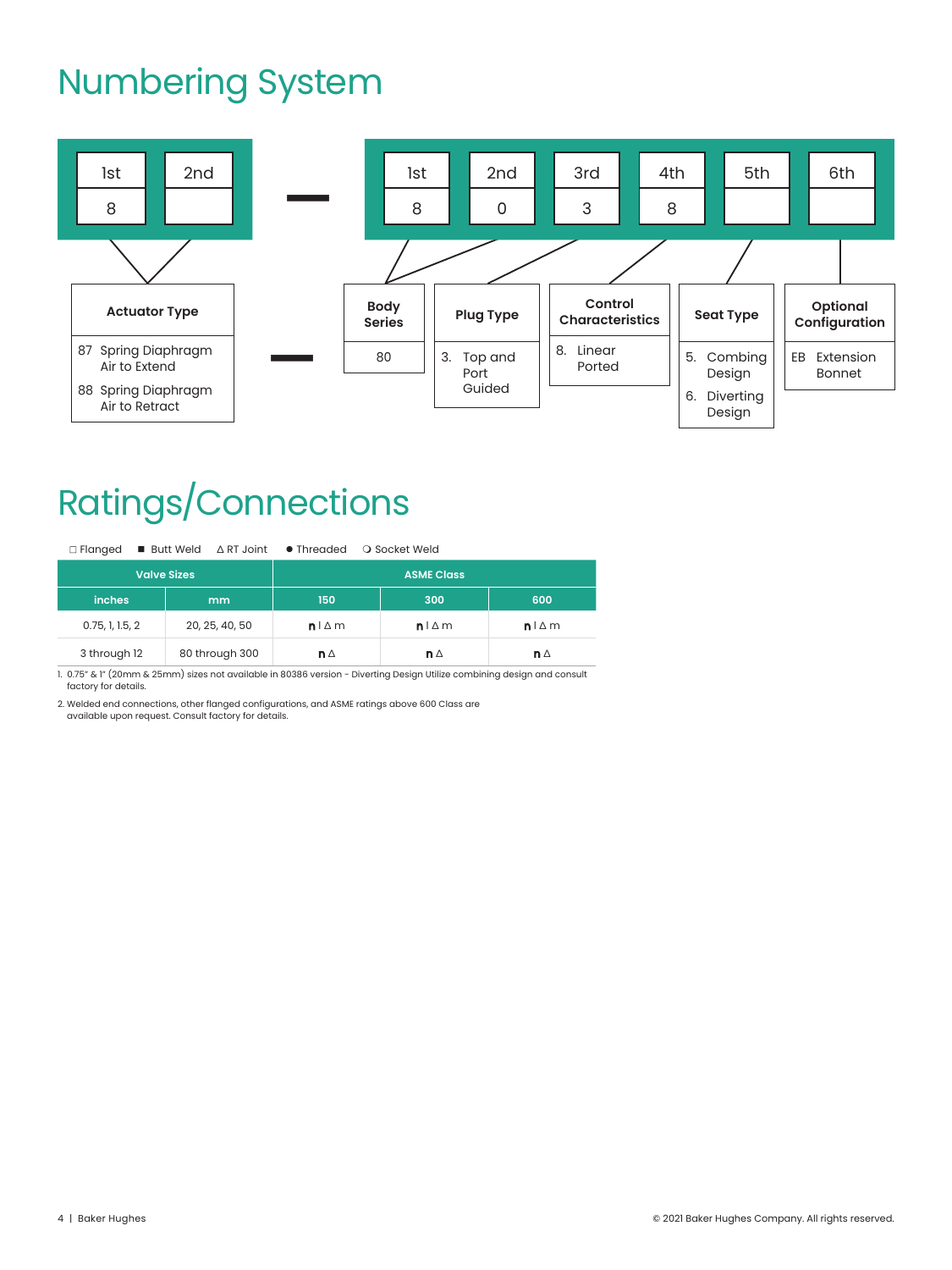### General Data

#### **Body**

| Type:                 | $3 - way$                                 |
|-----------------------|-------------------------------------------|
|                       | Flow Direction: Flow to open (both ports) |
| C <sub>v</sub> Ratio: | 50:1                                      |
| Materials:            | Carbon steel                              |
|                       | Stainless steel                           |
|                       | Chrome-molybdenum steel                   |
|                       | Others                                    |
|                       |                                           |

#### **Trim**

Type: 385 - combining 386 - diverting

#### **Flow Characteristics**

 Linear Full capacity only Actuator

#### **Actuator**

Type: Spring diaphragm Direct, air to extend Reverse, air to retract

### **Bonnet**

Type: Bolted Packing Box: Bolted<br>Optional: Extension Optional: Materials: Carbon steel Stainless steel Chrome-molybdenum steel **Others**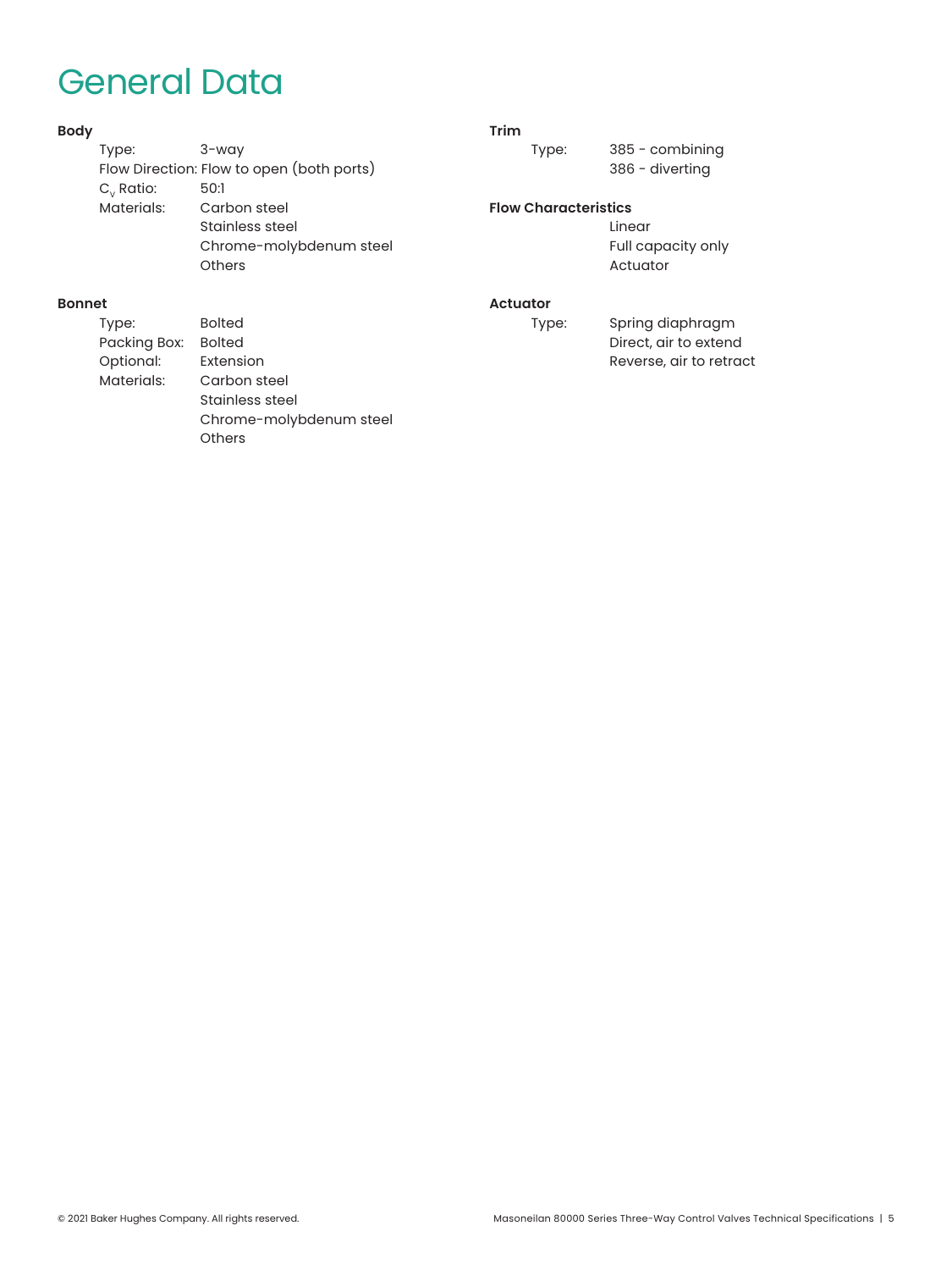# Temperature Range/Seat Leakage

|            |                         |                                               |                                             |                            | Temperature Ranges <sup>2</sup> |                            |                         |                                                                  |                         |          |
|------------|-------------------------|-----------------------------------------------|---------------------------------------------|----------------------------|---------------------------------|----------------------------|-------------------------|------------------------------------------------------------------|-------------------------|----------|
|            | Valve Size <sup>1</sup> | <b>Body Rating</b>                            | <b>Body &amp; Bonnet</b><br><b>Material</b> | <b>Standard Bonnet</b>     |                                 | <b>Extension Bonnet</b>    |                         | Seat Leakage IEC 60534-4<br>and ASME/FCI 70.2 Class <sup>3</sup> |                         |          |
| inch       | mm                      |                                               |                                             | Min.                       | Max.                            | Min.                       | Max.                    |                                                                  |                         |          |
|            |                         |                                               | Carbon<br>Steel                             | $-20$ °F<br>$(-29°C)$      | $+450°F^2$<br>(+232°C)          | $-20$ °F<br>(-29°C)        | $+800$ °F<br>$(+427°C)$ |                                                                  |                         |          |
| 0.75<br>to | 20<br>to                | ASME<br>Class 150<br>to 600 (PN<br>10 to 100) |                                             |                            | <b>Stainless</b><br>Steel       | $-20$ °F<br>(-29°C)        | $+450°F^2$<br>(+232°C)  | $-20$ °F<br>(-29°C)                                              | $+800$ °F<br>$(+427°C)$ | II, III, |
| 12         | 300                     |                                               | Chrome-Moly                                 | $+32$ °F<br>$(0^{\circ}C)$ | $+450°F^2$<br>(+232°C)          | $+32$ °F<br>$(0^{\circ}C)$ | $+800$ °F<br>$(+427°C)$ | or IV                                                            |                         |          |
|            |                         |                                               | <b>NACE</b>                                 | $-20$ °F<br>(-29°C)        | $+450°F^2$<br>(+232°C)          |                            |                         |                                                                  |                         |          |

1. 0.75" & 1" (20 & 25mm) sizes are not available in the 80386 diverting configuration. Utilize combining version 80385 and consult factory for details.

2. Maximum temperature shown is with PTFE and Low-E packing. Extended max. operating temperature of 800°F (427°C) allowable with Graphite packing.

3. Class II shutoff is standard leakage rating. Class III and IV can be provided depending on application service conditions. Consult with factory on Class III and IV applications and requirements.

4. Low-E Packing for low emissions applications is limited to maximum pressure and temperature as shown in chart below.

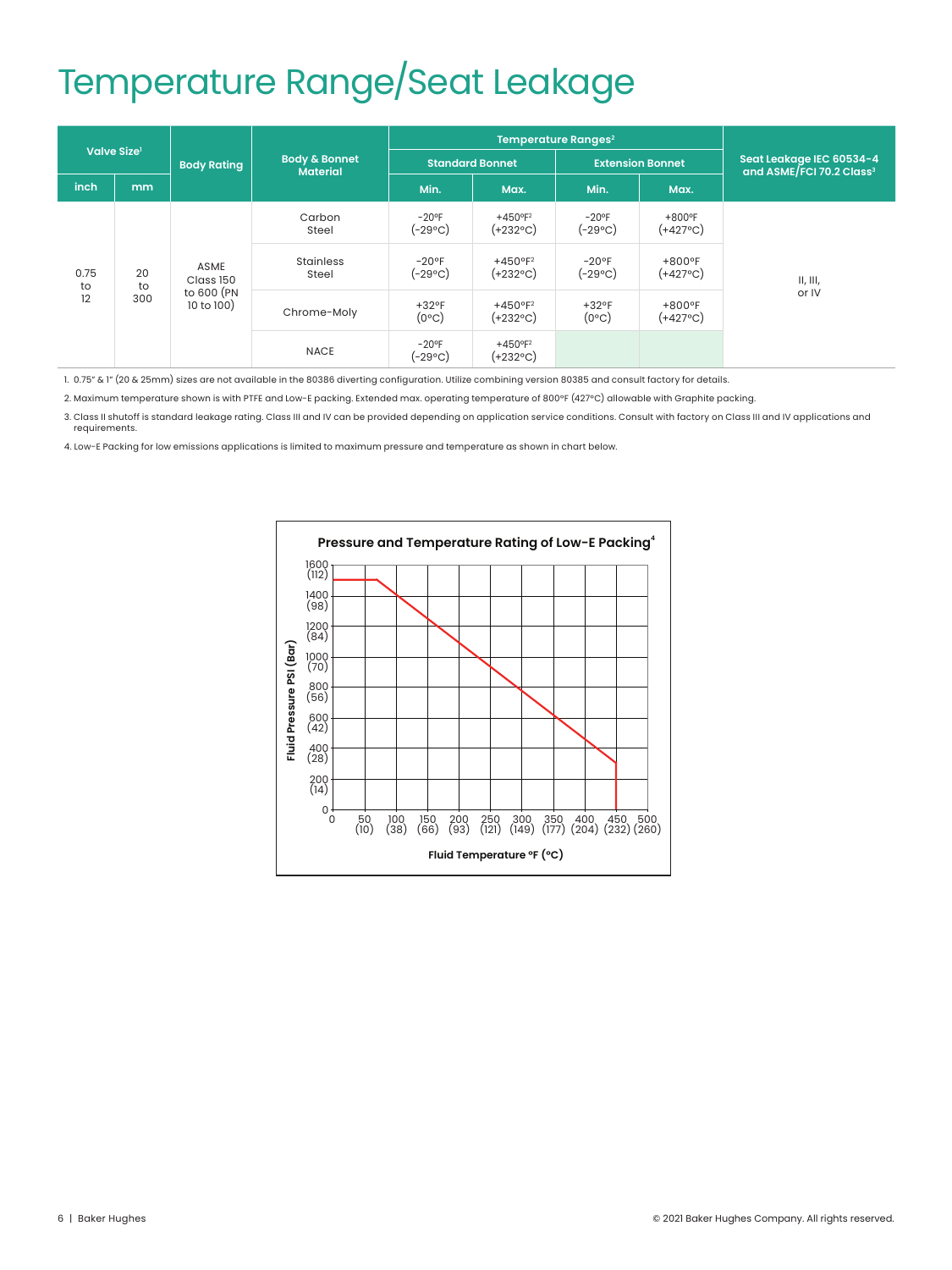# Flow Direction & Application

| <b>Valve Model</b> |                        | <b>Valve Size</b> | <b>Flow Direction</b> |              |
|--------------------|------------------------|-------------------|-----------------------|--------------|
|                    | <b>Type of Service</b> | <b>inches</b>     | mm                    | (Both Ports) |
| 80385              | Combining              | 0.75 to 12        | 20 to 300             | <b>FTO</b>   |
| 80385              | Diverting              | 0.75 & 1          | 20 & 25               | <b>FTC</b>   |
| 80386              | Diverting              | $1.5$ to $12$     | 40 to 300             | <b>FTO</b>   |

1. 0.75" & 1" (20 & 25mm) sizes are not available in the 80386 diverting configuration. Utilize combining version 80385 and consult factory for details.

# $\mathsf{C}_{_{\mathrm{V}}}$  and  $\mathsf{F}_{_{\mathrm{L}}}$  versus Travel

#### **Direction: FLOW-TO-OPEN (FTO) Flow Characteristic: LINEAR**

|                 |                   |               | <b>Percent of Travel</b>                           |      |      |      | 10                   | 20   | 30   | 40   | 50   | 60   | 70   | 80   | 90   | 100  |
|-----------------|-------------------|---------------|----------------------------------------------------|------|------|------|----------------------|------|------|------|------|------|------|------|------|------|
|                 | $F_{\rm L}$       |               |                                                    |      |      |      |                      | 0.91 | 0.91 | 0.92 | 0.92 | 0.92 | 0.91 | 0.91 | 0.90 | 0.90 |
|                 | <b>Valve Size</b> | <b>ASME</b>   | <b>Orifice</b><br><b>Travel</b><br><b>Diameter</b> |      |      |      | Rated C <sub>v</sub> |      |      |      |      |      |      |      |      |      |
| inch            | mm                | <b>Rating</b> | inch                                               | mm   | inch | mm   |                      |      |      |      |      |      |      |      |      |      |
| 0.75            | 20                |               | 0.88                                               | 22.3 | 0.5  | 12.7 | 0.6                  | 1.2  | 1.8  | 2.4  | 3    | 3.6  | 4.2  | 4.8  | 5.4  | 6    |
|                 | 25                |               | 1.06                                               | 26.9 | 0.5  | 12.7 | 0.9                  | 1.8  | 2.7  | 3.6  | 4.5  | 5.4  | 6.3  | 7.2  | 8.1  | 9    |
| 1.5             | 40                |               | 1.5                                                | 38.1 | 0.8  | 20.3 | 2.1                  | 4.2  | 6.3  | 8.4  | 10.5 | 12.6 | 14.7 | 16.8 | 18.9 | 21   |
| $\overline{2}$  | 50                |               | 2.00                                               | 50.8 | 0.8  | 20.3 | 3.6                  | 7.2  | 10.8 | 14.4 | 18   | 21.6 | 25.2 | 28.8 | 32.4 | 36   |
| 3               | 80                |               | 2.62                                               | 66.5 | 1.5  | 38.1 | 7.5                  | 15   | 22.5 | 30   | 37.5 | 45   | 52.5 | 60   | 67.5 | 75   |
| $\overline{4}$  | 100               | 150 to 600    | 3.50                                               | 88.9 | 1.5  | 38.1 | 12.4                 | 24.8 | 37.2 | 49.6 | 62   | 74.4 | 86.8 | 99.2 | 112  | 124  |
| 6               | 150               |               | 5.25                                               | 133  | 2.0  | 50.8 | 27                   | 54   | 81   | 108  | 135  | 162  | 189  | 216  | 243  | 270  |
| 8               | 200               |               | 7.00                                               | 178  | 2.5  | 63.5 | 48                   | 96   | 144  | 192  | 240  | 288  | 336  | 384  | 432  | 480  |
| 10              | 250               |               | 8.75                                               | 22   | 2.5  | 63.5 | 75                   | 150  | 225  | 300  | 375  | 450  | 525  | 600  | 675  | 750  |
| 12 <sup>1</sup> | 300               |               | 10.5                                               | 267  | 3.5  | 88.9 | 108                  | 216  | 324  | 432  | 540  | 648  | 756  | 864  | 972  | 1080 |

1. Use spring-diaphragm actuator Model 37/38 for 12" (300 mm) valve size.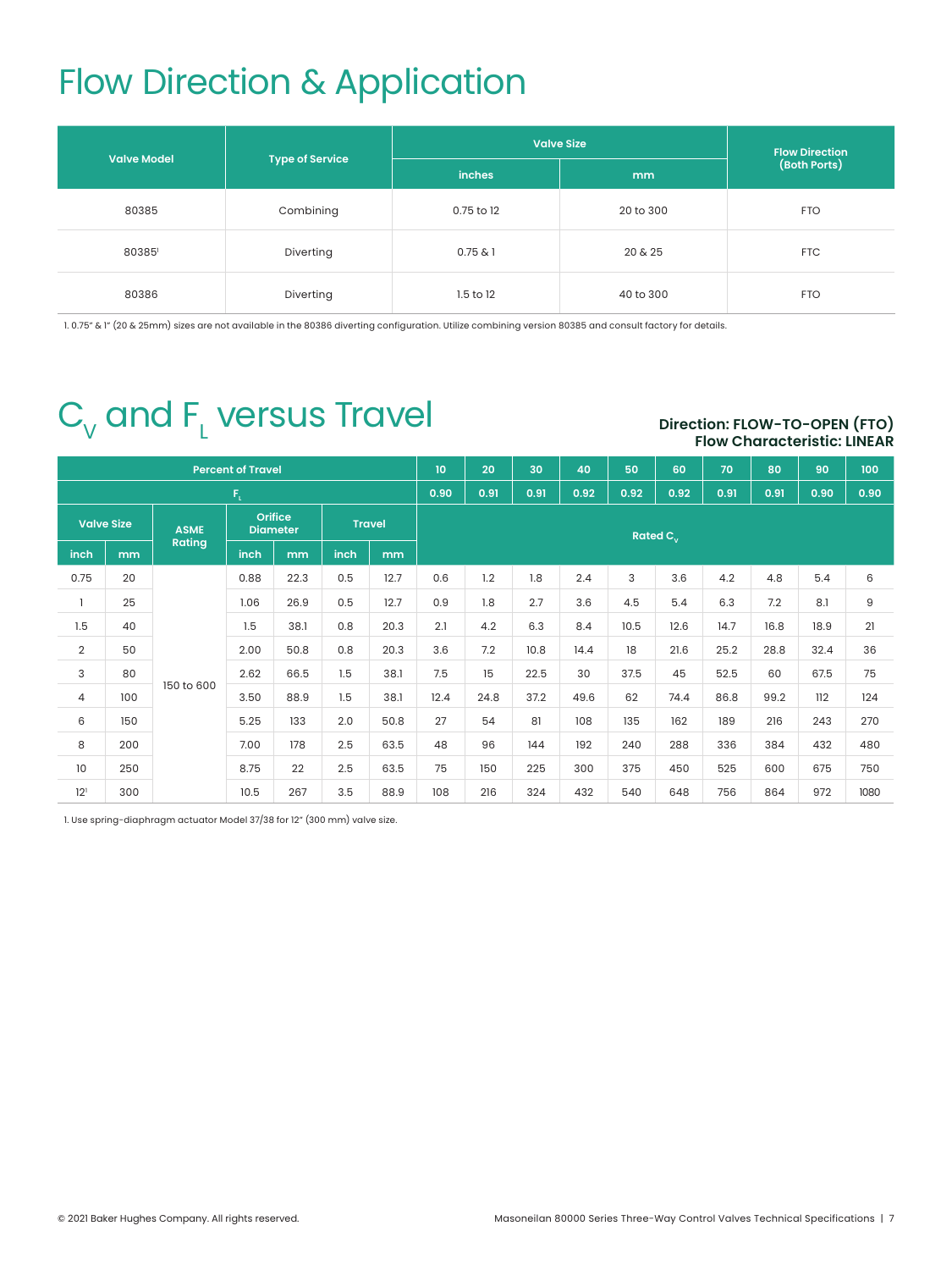# $C_{V}$  and Flow Direction



#### **Body Ratings: ASME Class 150 through 600 (PN 10 to 100) Sizes: 0.75" through 12" (20mm through 300mm)1 Flow Direction: flow to open (both ports) Flow Characteristic: linear**

0% - Plug in Up Position 100% - Plug in Down Position

| Valve Size <sup>1</sup> |                                                                                                                               |              | <b>Percent of Plug Travel</b> |      |       |      |      |      |      |      |      |      |      |      |      |      |              |      |        |       |      |                          |   |
|-------------------------|-------------------------------------------------------------------------------------------------------------------------------|--------------|-------------------------------|------|-------|------|------|------|------|------|------|------|------|------|------|------|--------------|------|--------|-------|------|--------------------------|---|
| <b>inches</b>           | mm                                                                                                                            |              | Plug Up<br>0%                 |      | 10%   |      | 20%  |      | 30%  |      | 40%  |      | 50%  |      | 60%  |      | 70%          |      | 80%    |       | 90%  | <b>Plug Down</b><br>100% |   |
| 0.75                    | 20                                                                                                                            | $\mathbf{0}$ | 6                             | 0.6  | 5.4   | 1.2  | 4.8  | 1.8  | 4.2  | 2.4  | 3.6  | 3    | 3    | 3.6  | 2.4  | 4.2  | 1.8          | 4.8  | 1.2    | 5.4   | 0.6  | 6                        | 0 |
|                         | 25                                                                                                                            | $\Omega$     | 9                             | 0.9  | 8.1   | 1.8  | 7.2  | 2.7  | 6.3  | 3.6  | 5.4  | 4.5  | 4.5  | 5.4  | 3.6  | 6.3  | 2.7          | 7.2  | 1.8    | 8.1   | 0.9  | 9                        | 0 |
| 1.5                     | 40                                                                                                                            | $\mathsf{O}$ | 21                            | 2.1  | 18.9  | 4.2  | 16.8 | 6.3  | 14.7 | 8.4  | 12.6 | 10.5 | 10.5 | 12.6 | 8.4  | 14.7 | 6.3          | 16.8 | 4.2    | 18.9  | 2.1  | 21                       | 0 |
| 2                       | 50                                                                                                                            | $\Omega$     | 36                            | 3.6  | 32.4  | 7.2  | 28.8 | 10.8 | 25.2 | 14.4 | 21.6 | 18.0 | 18.0 | 21.6 | 14.4 | 25.5 | 10.8         | 28.8 | 7.2    | 32.4  | 3.6  | 36                       | 0 |
| 3                       | 80                                                                                                                            | $\mathsf{O}$ | 75                            | 7.5  | 67.5  | 15   | 60   | 22.5 | 52.5 | 30   | 45   | 37.5 | 37.5 | 45   | 30   | 52.5 | 22.5         | 60   | 15     | 67.5  | 7.5  | 75                       | 0 |
| 4                       | 100                                                                                                                           | $\mathsf{O}$ | 124                           | 12.4 | III.6 | 24.8 | 99.2 | 37.2 | 86.8 | 49.6 | 74.4 | 62   | 62   | 74.4 | 49.6 | 86.8 | 37.2         | 99.2 | 24.8   | III.6 | 12.4 | 124                      | 0 |
| 6                       | 150                                                                                                                           | $\mathsf{O}$ | 270                           | 27   | 243   | 54   | 216  | 81   | 189  | 108  | 162  | 135  | 135  | 162  | 108  | 189  | 81           | 216  | 54     | 243   | 27   | 270                      | 0 |
| 8                       | 200                                                                                                                           | $\Omega$     | 480                           | 48   | 432   | 96   | 384  | 144  | 336  | 192  | 288  | 240  | 240  | 288  | 192  | 336  | 144          | 384  | 96     | 432   | 48   | 480                      | 0 |
| 10                      | 250                                                                                                                           | $\Omega$     | 750                           | 75   | 675   | 150  | 600  | 225  | 525  | 300  | 450  | 375  | 375  | 450  | 300  | 525  | 225          | 600  | 150    | 675   | 75   | 750                      | 0 |
| 12                      | 300                                                                                                                           | $\Omega$     | 1080                          | 108  | 972   | 216  | 864  | 324  | 756  | 432  | 648  | 540  | 540  | 648  | 432  | 756  | 324          | 864  | 216    | 972   | 108  | 1080                     | 0 |
|                         | 1.1" (25mm) size not available in 80386 version - Diverting Design. Utilize combining design and consult factory for details. |              |                               |      |       |      |      |      |      |      |      |      |      |      |      |      | 80385 U to C |      | L to C |       |      |                          |   |

80386 U to  $C$  L to  $C$   $\Box$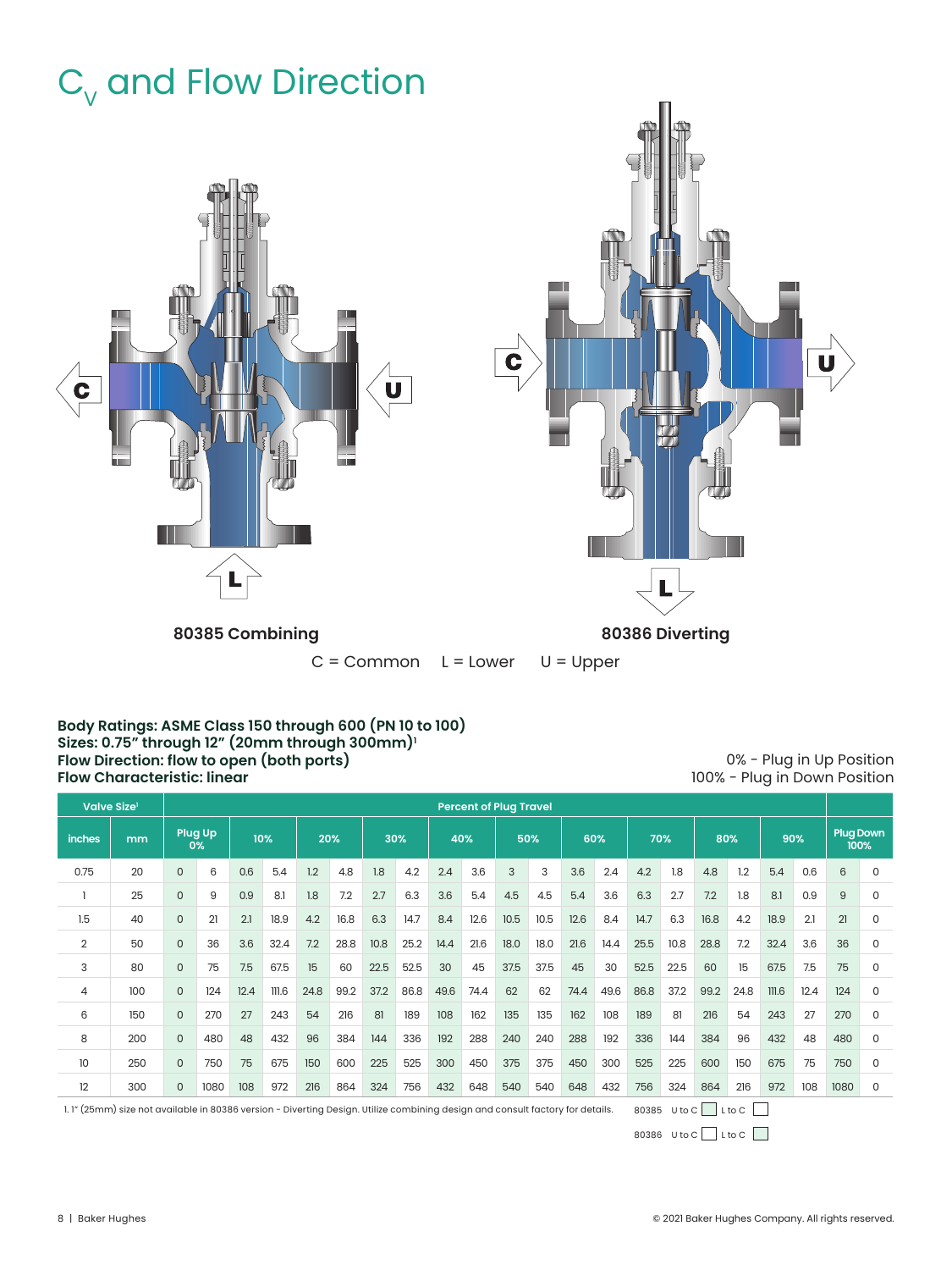

**80385 Combining 80386 Diverting**

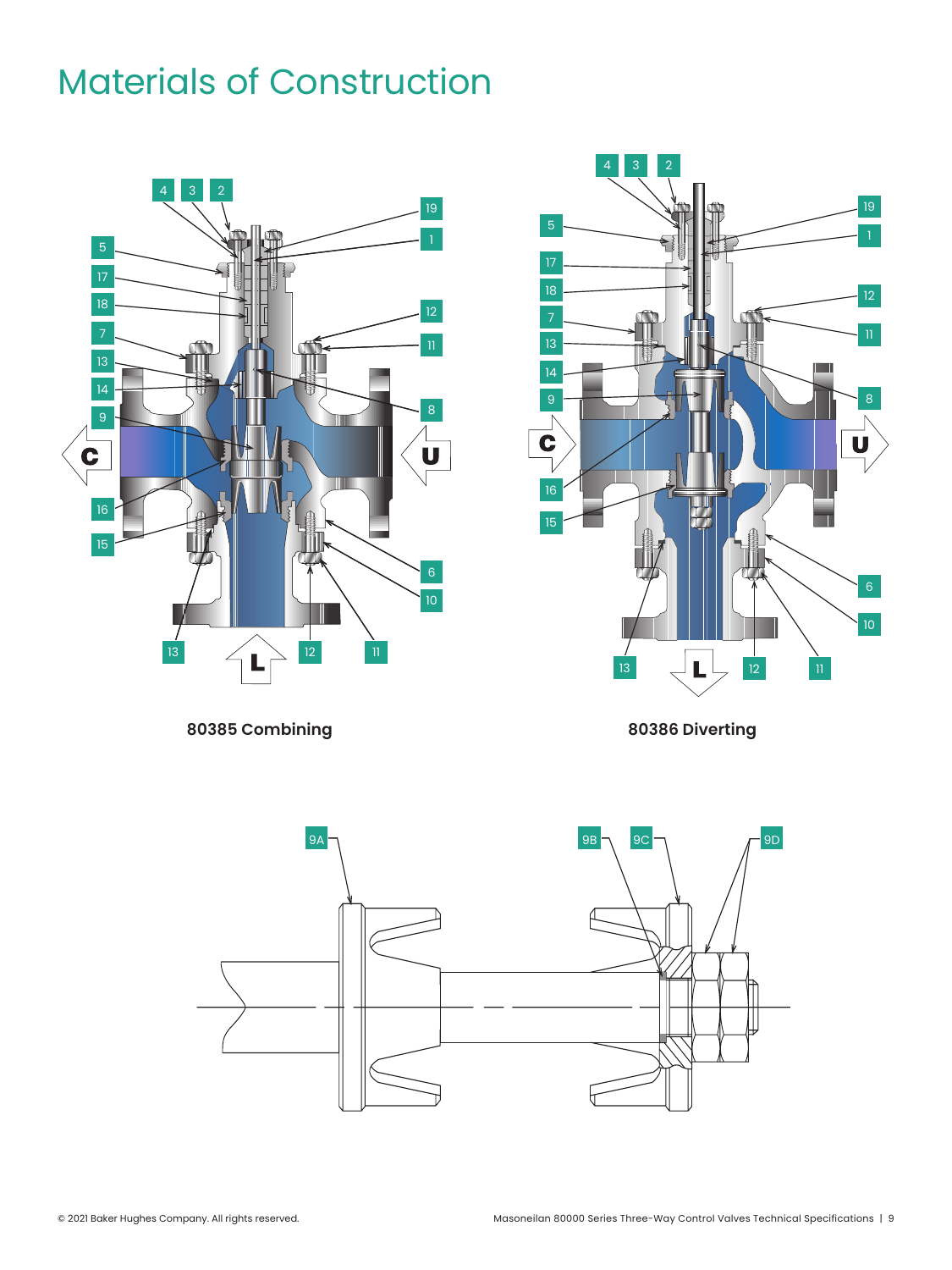#### **Valve Sizes: 0.75" to 12" (20mm to 300mm) Body Ratings: ASME Class 150 to 600**

#### **Standard Carbon Steel Version**

|                | <b>Temperature Range</b>      | $-20$ °F<br>650°F<br>800°F<br>$\nabla$                 |                                                 |  |  |  |  |  |
|----------------|-------------------------------|--------------------------------------------------------|-------------------------------------------------|--|--|--|--|--|
| Ref. No.       | <b>Description</b>            | <b>Materials</b>                                       |                                                 |  |  |  |  |  |
| $\mathbf{I}$   | Plug Stem                     | 316 St. St. ASTM 479 TY 316                            |                                                 |  |  |  |  |  |
| $\overline{2}$ | Packing Flange Nut            | St. St. ASTM A194 GR 8                                 |                                                 |  |  |  |  |  |
| 3              | Packing Flange                | Zinc Dichromate Carbon Steel ASTM A105                 |                                                 |  |  |  |  |  |
| $\overline{4}$ | Packing Flange Stud           | 304 St. St. ASTM A193 GR B8                            |                                                 |  |  |  |  |  |
| 5              | <b>Drive Nut</b>              | Carbon Steel SAE 1117 or ASTM A216 GR WCC              |                                                 |  |  |  |  |  |
| 6              | <b>Valve Bonnet</b>           | Carbon Steel ASTM A216 Grade WCC or ASTM A105          |                                                 |  |  |  |  |  |
| $\overline{7}$ | Valve Body                    | Carbon Steel ASTM A216 Grade WCC                       |                                                 |  |  |  |  |  |
| 8              | Plug Pin                      | 316 St. St. ASTM 479 TY 316                            |                                                 |  |  |  |  |  |
|                |                               | 316 St. St. ASTM 479 TY 316                            | 316 St. St. with Hardfaced                      |  |  |  |  |  |
|                | Plug                          | 316 St.St.with Hardfaced Seat                          | Seat and Guide                                  |  |  |  |  |  |
|                |                               | 316 St. St. ASTM 479 TY 316                            | 316 St. St. with                                |  |  |  |  |  |
|                | 9A - Upper Skirt <sup>1</sup> | 316 St.St.with Hardfaced Seat                          | <b>Hardfaced Seat</b>                           |  |  |  |  |  |
| 9              | 9B - Plug Gasket <sup>1</sup> | 316 St. St. ASTM 479 TY 316                            |                                                 |  |  |  |  |  |
|                |                               | 316 St. St. ASTM 479 TY 316                            | 316 St. St. with                                |  |  |  |  |  |
|                | 9C - Lower Skirt <sup>1</sup> | 316 St.St.with Hardfaced Seat                          | <b>Hardfaced Seat</b>                           |  |  |  |  |  |
|                | 9D - Jam Nuts <sup>1</sup>    | ASTM A194 GR 8M                                        |                                                 |  |  |  |  |  |
| 10             | Lower Flange                  | Carbon Steel ASTM A216 Grade WCC or ASTM A105          |                                                 |  |  |  |  |  |
| $\mathbf{I}$   | Body Stud Nut                 | Carbon Steel ASTM A194 GR 2H                           |                                                 |  |  |  |  |  |
| 12             | <b>Body Stud</b>              | Alloy Steel ASTM A193 GR B7                            |                                                 |  |  |  |  |  |
| 13             | Body Gasket                   | 316L St. St. w/Flexible Graphite Filler (Spiral Wound) |                                                 |  |  |  |  |  |
| 14             | Guide Bushing                 | 440C St. St. ASTM A276 TY 440C                         | Stellite or Equivalent 6 UNS 30006 <sup>2</sup> |  |  |  |  |  |
|                |                               | 316 St. St. ASTM 479 TY 316                            | 316 St. St. with                                |  |  |  |  |  |
| 15             | Lower Seat Ring               | 316 St.St. with Hardfaced Seat                         | <b>Hardfaced Seat</b>                           |  |  |  |  |  |
|                |                               | 316 St. St. ASTM 479 TY 316                            | 316 St. St. with                                |  |  |  |  |  |
| 16             | <b>Upper Seat Ring</b>        | 316 St.St. with Hardfaced Seat                         | <b>Hardfaced Seat</b>                           |  |  |  |  |  |
| 18             | Lantern Ring (Optional)       | Austenitic 300 Series Stainless Steel                  |                                                 |  |  |  |  |  |
| 19             | Packing Follower              | Austenitic 300 Series Stainless Steel                  |                                                 |  |  |  |  |  |
| Ref. No.       | <b>Temperature Range</b>      | $-29$ °C<br>427°C<br>343°C                             |                                                 |  |  |  |  |  |

1. Separate plug components only required for Model 80386.

2. Hardfaced bushings and plug guiding surfaces are required for temperatures above 650°F (343°C).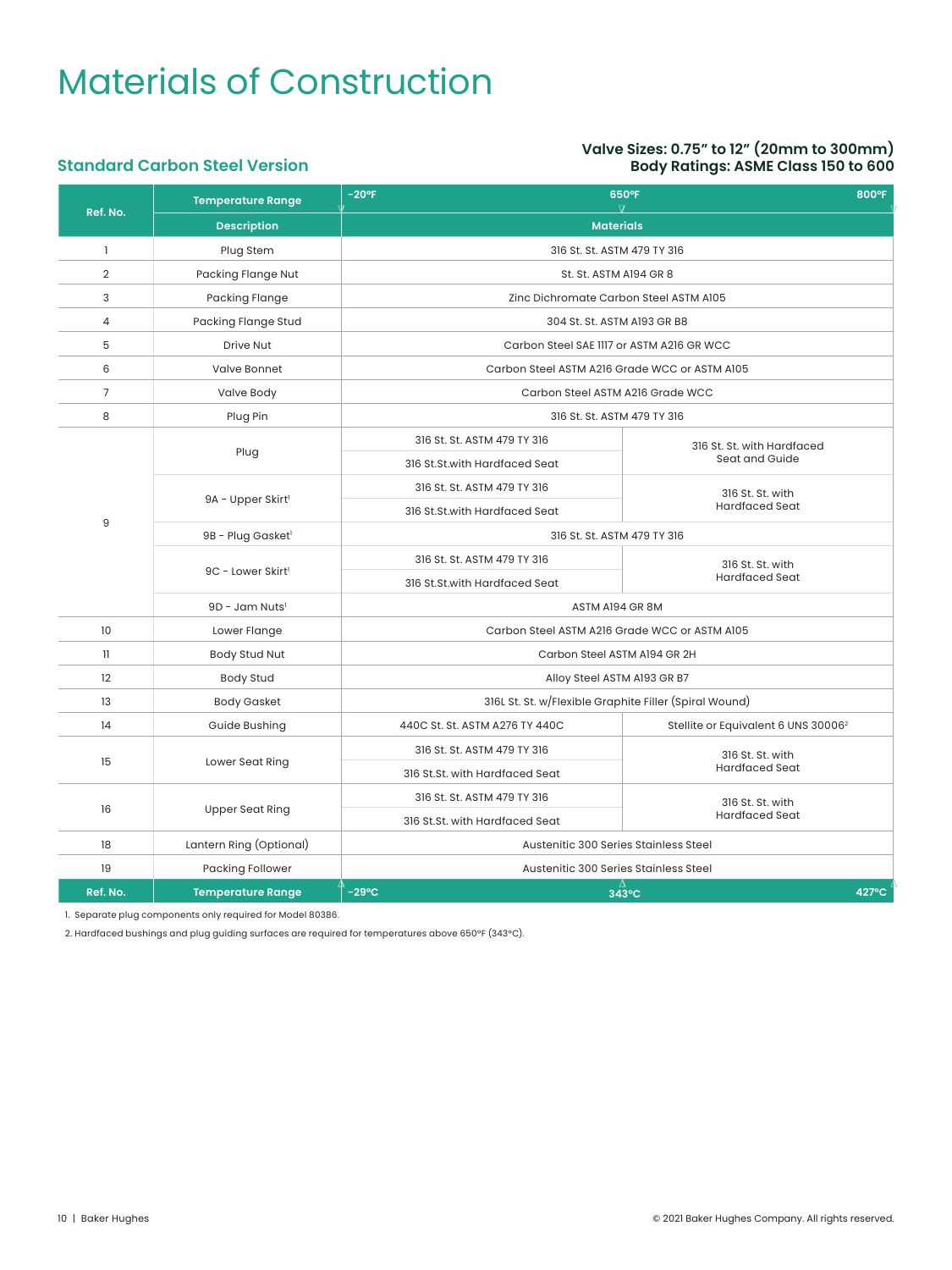**Stainless Steel Version**

#### **Valve Sizes: 0.75" to 12" (20mm to 300mm) Body Ratings: ASME Class 150 to 600**

#### **Ref. No. Temperature Range -148°F 800°F Description and the contract of the contract of the contract of the contract of the contract of the contract of the contract of the contract of the contract of the contract of the contract of the contract of the contract** 1 Plug Stem 316 St. St. ASTM 479 TY 316 2 Packing Flange Nut St. St. ASTM A194 GR 8 3 Packing Flange 20 Packing Flange 21 Packing Flange 21 Packing Flange 21 Packing Flange 21 Packing 21 Packing 21 Packing 21 Packing 21 Packing 21 Packing 21 Packing 21 Packing 21 Packing 21 Packing 21 Packing 21 Packing 2 4 Packing Flange Stud 304 St. St. ASTM A193 GR B8 5 Drive Nut Carbon Steel SAE 1117 or ASTM A216 GR WCC 6 Valve Bonnet 316 Stainless Steel ASTM A351 Grade CF8M or ASTM A182 Grade F316 Valve Bonnet<br>Extended Version 316 Stainless Steel ASTM A351 Grade CF8M or ASTM A182 Grade F316 7 Valve Body 316 Stainless Steel ASTM A351 Grade CF8M 8 Plug Pin 316 St. St. ASTM 479 TY 316 9 Plug 316 St. St. ASTM 479 TY 316<br>
316 St. St. with Hardfaced<br>
Seat and Guide 316 St.St.with Hardfaced Seat 9A - Upper Skirt<sup>1</sup> 316 St. St. ASTM 479 TY 316 316 St. St. With 316 St. St. with 316 St. St. with 316 St. St. with 316 St. St. with 316 St. St. with 316 St. St. with 316 St. St. with 316 St. St. with 316 St. St. with 316 St. St. with 316 St. 316 St.St.with Hardfaced Seat 9B - Plug Gasket<sup>1</sup> 216 St. St. ASTM 479 TY 316 9C - Lower Skirt 316 St. St. ASTM 479 TY 316 316 St. St. with 316 St. St. with 316 St. St. with 316 St. St. with 316 St. St. with 316 St. St. with 316 St. St. with 316 St. St. with 316 St. St. with 316 St. St. with 316 St. St. with 316 St. 316 St.St.with Hardfaced Seat 9D - Jam Nuts<sup>1</sup> ASTM A194 GR 8M 10 Lower Flange 316 Stainless Steel ASTM A351 Grade CF8M or ASTM A182 Grade F316 11 Body Stud Nut Carbon Steel ASTM A194 GR 2H Zinc Dichromate Plating C. S. ASTM A194 GR 2H (No Zinc) ASTM A194 Gr. 8 12 Body Stud Alloy Steel ASTM A193 GR B7 Zinc Dichromate Plating Alloy Steel ASTM A193 GR B7 ASTM A193 Gr. B82 13 Body Gasket 316L St. St. w/Flexible Graphite Filler (Spiral Wound) 14 Guide Bushing Stellite or Equivalent 6<sup>3</sup> 15 Lower Seat Ring 316 St. St. ASTM 479 TY 316 316 St. St. with 199 TV 316 316 St. St. with 316 St. St. with 199 TV 316 316 St. St. with 199 TV 316 316 St. St. with 199 TV 316  $\frac{1}{2}$ 316 St.St. with Hardfaced Seat 16 Upper Seat Ring 316 St. St. ASTM 479 TY 316 316 St. St. With 316 St. St. with 316 St. St. with 316 St. St. with 316 St. St. with 316 St. St. with 316 St. St. with 316 St. St. with 316 St. St. with 316 St. St. with 316 St. St. with 316 St. 316 St.St. with Hardfaced Seat 18 Lantern Ring (Optional) Austenitic 300 Series Stainless Steel 19 Packing Follower Austenitic 300 Series Stainless Steel **Ref. No. Temperature Range -100°C 427°C 650°F 343°C -20°F -29°C**

1. Separate plug components only required for Model 80386.

2. ASTM A453 Gr. 660 Body Studs may be required for low temperature applications or for corrosion resistance requirements.

3. Solid Stellite or Equivalent bushings are tack welded in bonnet and lower flange for applications above 650°F (343°C) to account for thermal expansion.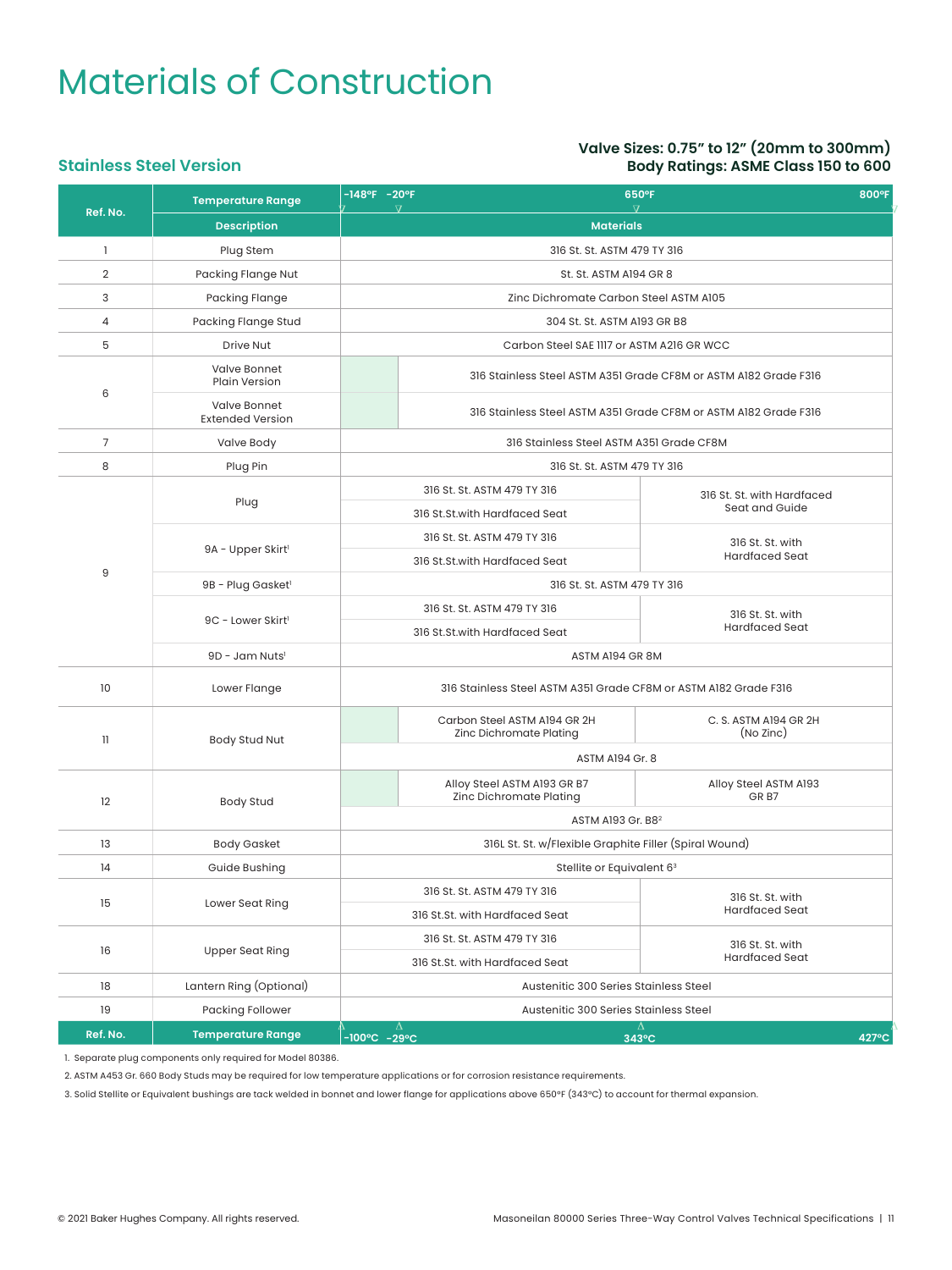#### **Valve Sizes: 0.75" to 12" (20mm to 300mm) Body Ratings: ASME Class 150 to 600**

### **Standard Chrome Moly Version**

| Ref. No.       | <b>Temperature Range</b>      | 32°F<br>650°F<br>800°F<br>$\nabla$                     |                                                 |  |  |  |  |  |
|----------------|-------------------------------|--------------------------------------------------------|-------------------------------------------------|--|--|--|--|--|
|                | <b>Description</b>            | <b>Materials</b>                                       |                                                 |  |  |  |  |  |
| 1              | Plug Stem                     | 316 St. St. ASTM 479 TY 316                            |                                                 |  |  |  |  |  |
| $\overline{2}$ | Packing Flange Nut            | St. St. ASTM A194 GR 8                                 |                                                 |  |  |  |  |  |
| 3              | <b>Packing Flange</b>         | Zinc Dichromate Carbon Steel ASTM A105                 |                                                 |  |  |  |  |  |
| 4              | Packing Flange Stud           | 304 St. St. ASTM A193 GR B8                            |                                                 |  |  |  |  |  |
| 5              | <b>Drive Nut</b>              | Carbon Steel SAE 1117 or ASTM A216 GR WCC              |                                                 |  |  |  |  |  |
| 6              | Valve Bonnet                  | Chrome-Molybdenum Steel ASTM A217 Grade WC9            |                                                 |  |  |  |  |  |
| $\overline{7}$ | Valve Body                    | Chrome-Molybdenum Steel ASTM A217 Grade WC9            |                                                 |  |  |  |  |  |
| 8              | Plug Pin                      | 316 St. St. ASTM 479 TY 316                            |                                                 |  |  |  |  |  |
|                |                               | 316 St. St. ASTM 479 TY 316                            | 316 St. St. with Hardfaced                      |  |  |  |  |  |
|                | Plug                          | 316 St.St.with Hardfaced Seat                          | Seat and Guide                                  |  |  |  |  |  |
|                |                               | 316 St. St. ASTM 479 TY 316                            | 316 St. St. with                                |  |  |  |  |  |
|                | 9A - Upper Skirt <sup>1</sup> | 316 St. St. with Hardfaced Seat                        | <b>Hardfaced Seat</b>                           |  |  |  |  |  |
| 9              | 9B - Plug Gasket <sup>1</sup> | 316 St. St. ASTM 479 TY 316                            |                                                 |  |  |  |  |  |
|                |                               | 316 St. St. ASTM 479 TY 316                            | 316 St. St. with                                |  |  |  |  |  |
|                | 9C - Lower Skirt <sup>1</sup> | 316 St.St.with Hardfaced Seat                          | <b>Hardfaced Seat</b>                           |  |  |  |  |  |
|                | 9D - Jam Nuts <sup>1</sup>    | ASTM A194 GR 8M                                        |                                                 |  |  |  |  |  |
| 10             | Lower Flange                  | Chrome-Molybdenum Steel ASTM A217 Grade WC9            |                                                 |  |  |  |  |  |
| $\mathbf{I}$   | Body Stud Nut                 | Carbon Steel ASTM A194 GR 2H                           |                                                 |  |  |  |  |  |
| 12             | <b>Body Stud</b>              | Alloy Steel ASTM A193 GR B7                            |                                                 |  |  |  |  |  |
| 13             | <b>Body Gasket</b>            | 316L St. St. w/Flexible Graphite Filler (Spiral Wound) |                                                 |  |  |  |  |  |
| 14             | Guide Bushing                 | 440C St. St. ASTM A276 TY 440C                         | Stellite or Equivalent 6 UNS 30006 <sup>2</sup> |  |  |  |  |  |
|                |                               | 316 St. St. ASTM 479 TY 316                            | 316 St. St. with                                |  |  |  |  |  |
| 15             | Lower Seat Ring               | 316 St.St. with Hardfaced Seat                         | <b>Hardfaced Seat</b>                           |  |  |  |  |  |
|                |                               | 316 St. St. ASTM 479 TY 316                            | 316 St. St. with                                |  |  |  |  |  |
| 16             | <b>Upper Seat Ring</b>        | 316 St. St. with Hardfaced Seat                        | <b>Hardfaced Seat</b>                           |  |  |  |  |  |
| 18             | Lantern Ring (Optional)       | Austenitic 300 Series Stainless Steel                  |                                                 |  |  |  |  |  |
| 19             | Packing Follower              | Austenitic 300 Series Stainless Steel                  |                                                 |  |  |  |  |  |
| Ref. No.       | <b>Temperature Range</b>      | $\Lambda$<br>0°C                                       | 343°C<br>427°C                                  |  |  |  |  |  |

1. Separate plug components only required for Model 80386.

2. Hardfaced bushings and plug guiding surfaces are required for temperatures above 650°F (343°C).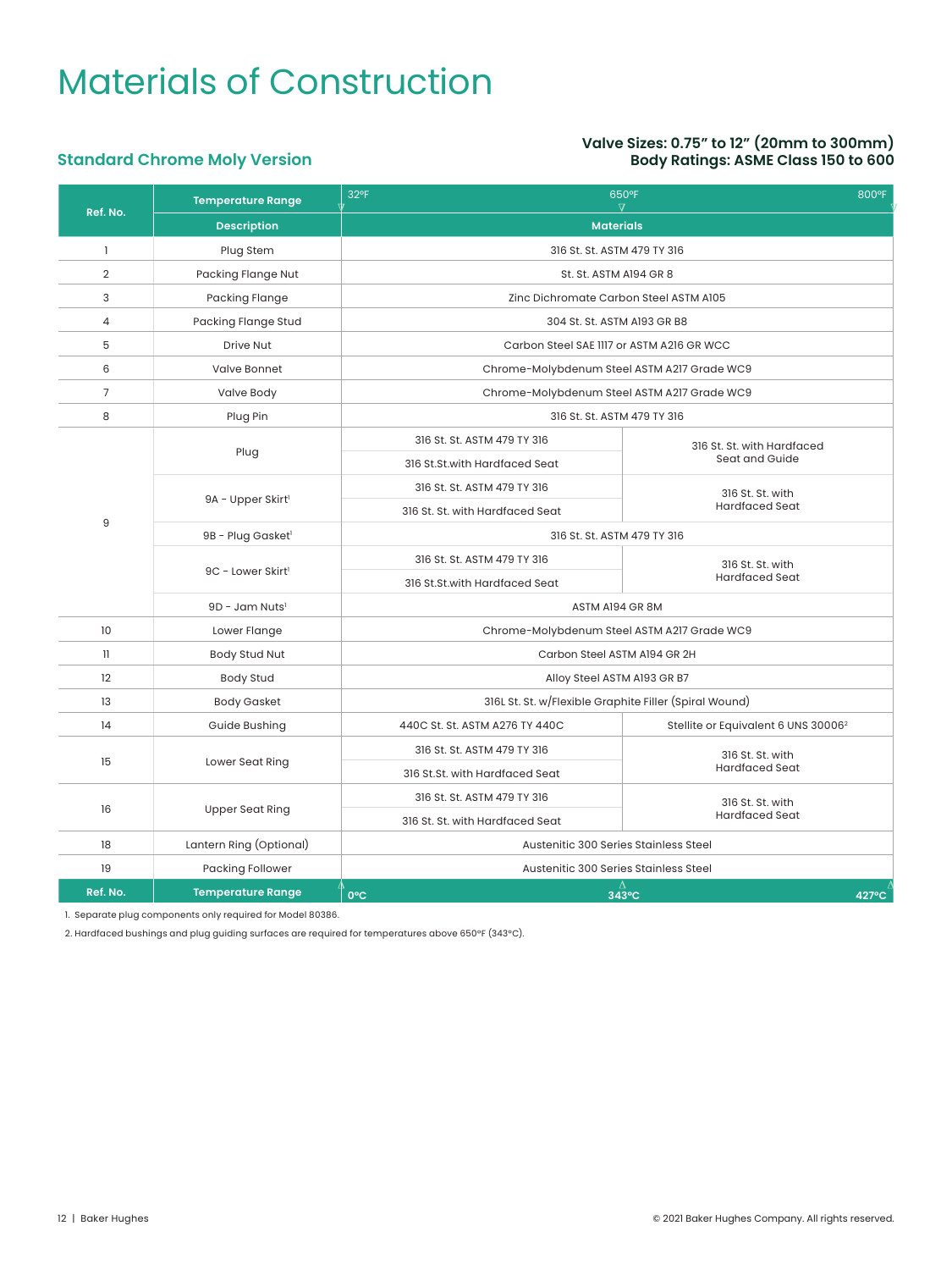#### **Valve Sizes: 0.75" to 12" (20mm to 300mm) Body Ratings: ASME Class 150 to 600**

### **Standard Packing Options**

| Ref. No. | <b>Temperature Range</b> |                          | $-20$ °F                         | 800°F<br>450°F |
|----------|--------------------------|--------------------------|----------------------------------|----------------|
|          | <b>Description</b>       |                          | <b>Materials</b>                 |                |
|          |                          |                          | PTFE Packing                     |                |
|          | Packing                  | Standard<br>Bonnet       | Low-E Packing                    |                |
|          |                          |                          | <b>Flexible Graphite Packing</b> |                |
| 17       |                          |                          | PTFE Packing                     |                |
|          | Packing                  | Extended<br>Bonnet       | Low-E Packing                    |                |
|          |                          |                          | Flexible Graphite Packing        |                |
| Ref. No. |                          | <b>Temperature Range</b> | $-29^{\circ}$ C                  | 427°C<br>232°C |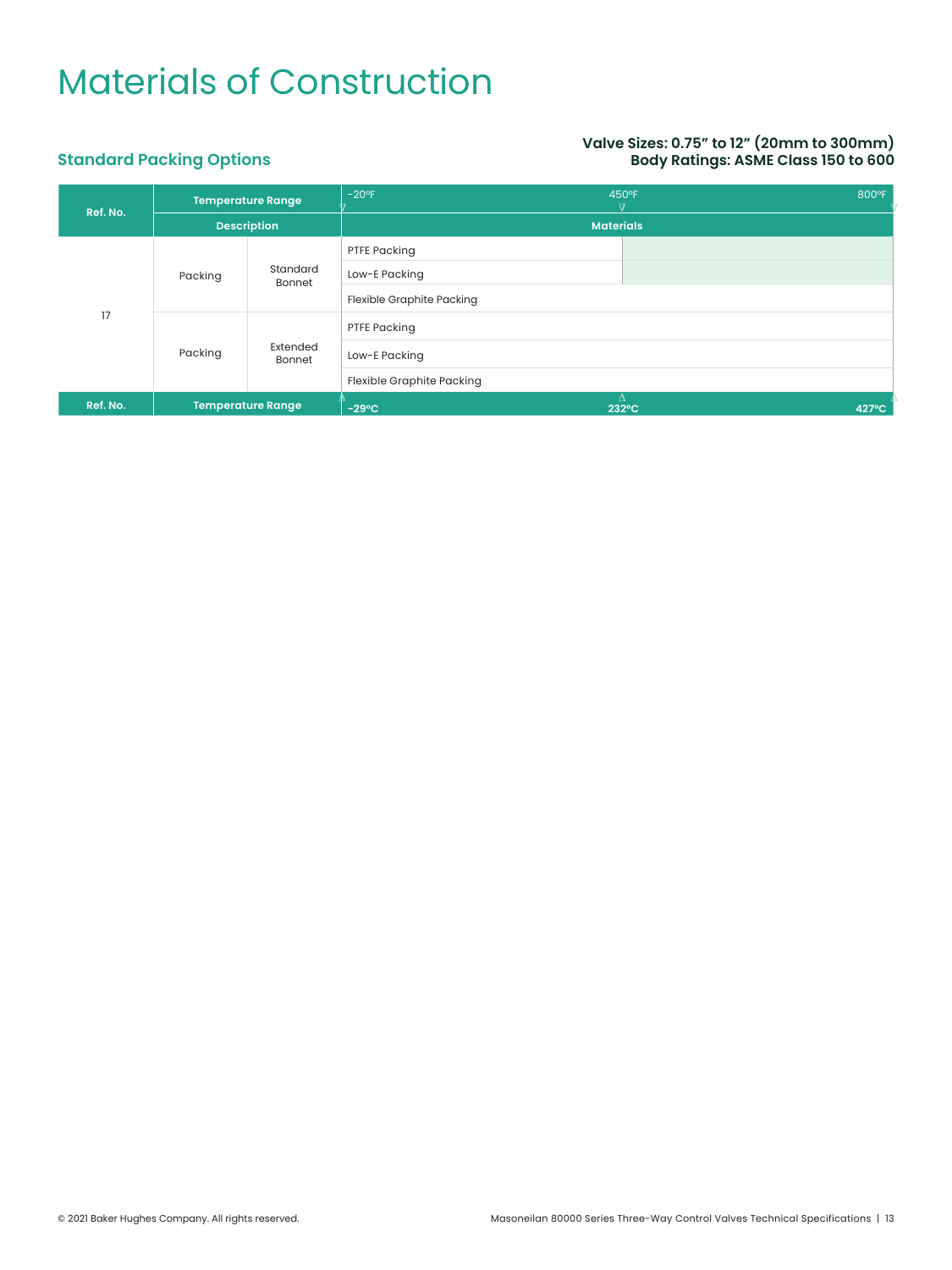#### **Valve Sizes: 0.75" to 12" (20mm to 300mm) Body Ratings: ASME Class 150 to 600**

#### **Standard NACE Version**

| Ref. No.       | <b>Temperature Range</b>      | $-20$ °F<br>450°F                                               |  |  |
|----------------|-------------------------------|-----------------------------------------------------------------|--|--|
|                | <b>Description</b>            | <b>Standard Operating Materials'</b>                            |  |  |
| $\mathbf{1}$   |                               | 316 St. St. ASTM A479 TY 316 (HRC 22 Max.)                      |  |  |
|                | Plug Stem                     | ASTM A638 Gr 660 <sup>2</sup>                                   |  |  |
|                |                               | 304 St. St. ASTM A194 Gr 8 <sup>3</sup> (non exposed)           |  |  |
| $\overline{2}$ | Packing Flange Nut            | Alloy Steel ASTM A194 Gr 8A <sup>4</sup> (exposed)              |  |  |
| 3              | <b>Packing Flange</b>         | Zinc Dichromate Carbon Steel ASTM A105                          |  |  |
| 4              | Packing Flange Stud           | 304 St. St. ASTM A193 GR B8 (exposed and non exposed)           |  |  |
|                |                               | Carbon Steel SAE 11173                                          |  |  |
| 5              | Drive Nut                     | Carbon Steel ASTM A105 or SAE 1010-1025 <sup>4</sup>            |  |  |
|                |                               | Carbon Steel ASTM A216 Grade WCC (HRC 22 Max.)                  |  |  |
| 6              | Valve Bonnet                  | Carbon Steel ASTM A105 (HRC 22 Max.)                            |  |  |
|                |                               | 316 St. St. ASTM A351 Gr CF8M (HRC 22 Max.)                     |  |  |
|                |                               | Carbon Steel ASTM A216 Grade WCC (HRC 22 Max.)                  |  |  |
| $\overline{7}$ | Valve Body                    | 316 St. St. ASTM A351 Gr CF8M (HRC 22 Max.)                     |  |  |
| 8              | Plug Pin                      | 316 St. St. ASTM A479 TY 316 (HRC 22 Max.)                      |  |  |
|                |                               | 316 St. St. ASTM A479 TY 316 (HRC 22 Max.)                      |  |  |
|                | Plug                          | 316 St. St. ASTM A479 TY 316 with Hardfaced Seat (HRC 22 Max.)  |  |  |
|                |                               | 316 St. St. ASTM A479 TY 316 (HRC 22 Max.)                      |  |  |
|                | 9A - Upper Skirt <sup>6</sup> | 316 St. St. ASTM A479 TY 316 with Hardfaced Seat (HRC 22 Max.)  |  |  |
| 9              | 9B - Plug Gasket <sup>6</sup> | 316 St. St. ASTM A479 TY 316 (HRC 22 Max.)                      |  |  |
|                |                               | 316 St. St. ASTM A479 TY 316 (HRC 22 Max.)                      |  |  |
|                | 9C - Lower Skirt <sup>6</sup> | 316 St. St. ASTM A479 TY 316 with Hardfaced Seat (HRC 22 Max.)  |  |  |
|                | 9D - Jam Nuts <sup>6</sup>    | ASTM A194 Gr. 8M                                                |  |  |
|                |                               | Carbon Steel ASTM A216 Grade WCC (HRC 22 Max.)                  |  |  |
|                |                               | Carbon Steel ASTM A105 (HRC 22 Max.)                            |  |  |
| 10             | Lower Flange                  | 316 St. St. ASTM A351 Gr CF8M (HRC 22 Max.)                     |  |  |
|                |                               | ASTM A194 GR 2H Zinc Plating <sup>3 &amp; 5</sup> (non exposed) |  |  |
|                |                               | ASTM A194 Gr 2HM Zinc Plating <sup>4&amp;5</sup> (exposed)      |  |  |
|                |                               | ASTM A194 GR 2H <sup>3</sup> (non exposed)                      |  |  |
| 11             | Body Stud Nut                 | ASTM A194 Gr 2HM <sup>4</sup> (exposed)                         |  |  |
|                |                               | ASTM A193 GR B7 <sup>3</sup> (non exposed)                      |  |  |
|                |                               | ASTM A193 Gr B7M <sup>4</sup> (exposed)                         |  |  |
| 12             | <b>Body Stud</b>              | ASTM A193 GR B7 Zinc Plating <sup>3 &amp; 5</sup> (non exposed) |  |  |
|                |                               | ASTM A193 Gr B7M Zinc Plating <sup>4&amp;5</sup> (exposed)      |  |  |
| 13             | <b>Body Gasket</b>            | 316L St. St. w/Flexible Graphite Filler (Spiral Wound)          |  |  |
| 14             | Guide Bushing                 | Stellite or Equivalent 6 UNS 30006                              |  |  |
|                |                               | 316 St. St. ASTM A479 TY 316 (HRC 22 Max.)                      |  |  |
| 15             | Lower Seat Ring               | 316 St. St. ASTM A479 TY 316 with Hardfaced Seat (HRC 22 Max.)  |  |  |
| Ref. No.       | <b>Temperature Range</b>      | $-29^{\circ}C$<br>$232^{\circ}$ C                               |  |  |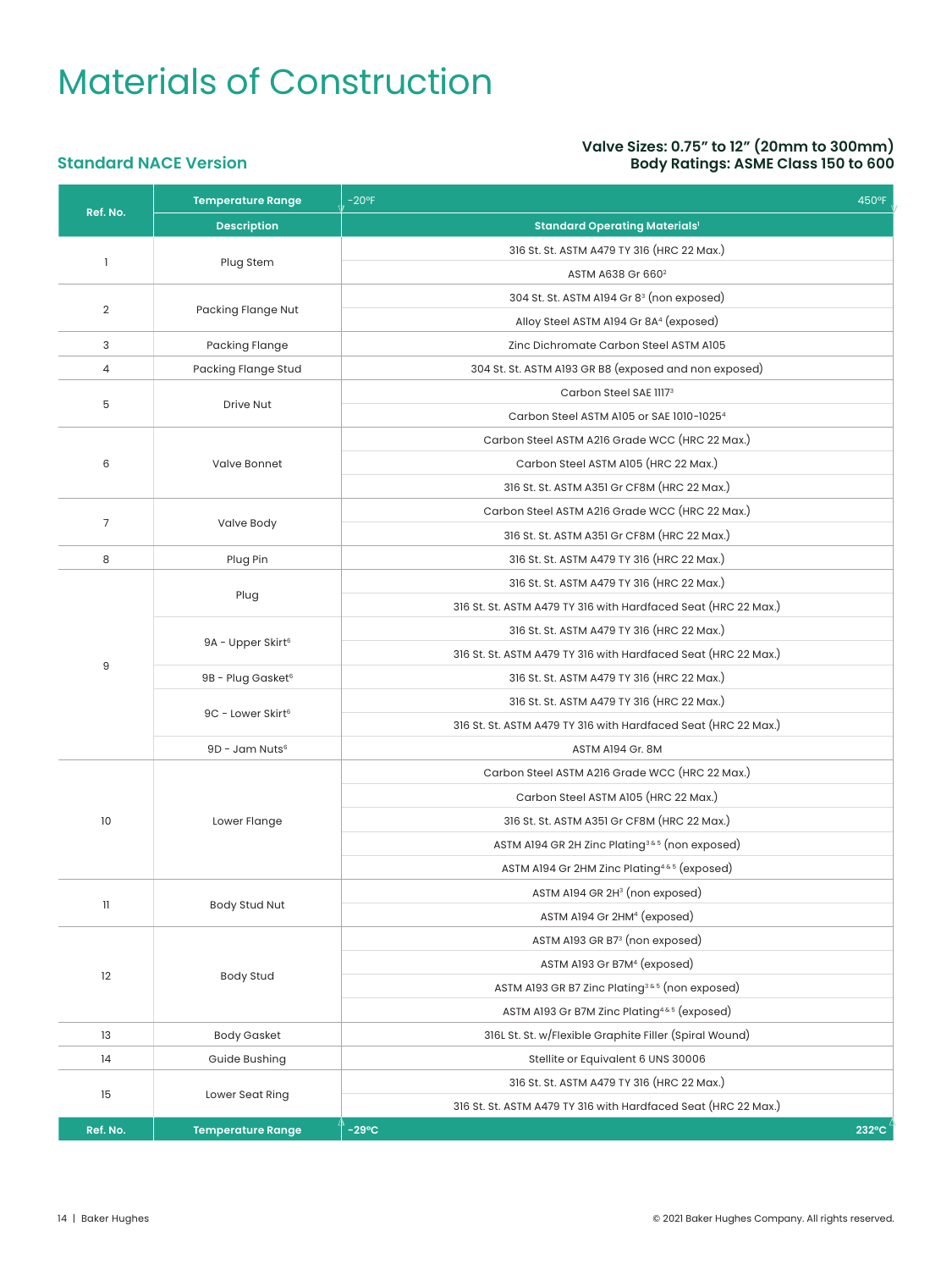#### **Valve Sizes: 0.75" to 12" (20mm to 300mm) Body Ratings: ASME Class 150 to 600**

#### **Standard NACE Version**

| Ref. No. | Temperature Range       | $-20$ °F<br>450°F                                              |  |  |  |  |  |  |
|----------|-------------------------|----------------------------------------------------------------|--|--|--|--|--|--|
|          | <b>Description</b>      | <b>Standard Operating Materials'</b>                           |  |  |  |  |  |  |
|          |                         | 316 St. St. ASTM A479 TY 316 (HRC 22 Max.)                     |  |  |  |  |  |  |
| 16       | Upper Seat Ring         | 316 St. St. ASTM A479 TY 316 with Hardfaced Seat (HRC 22 Max.) |  |  |  |  |  |  |
| 17       | Packing                 | PTFE (Teflon)                                                  |  |  |  |  |  |  |
| 18       | Lantern Ring (Optional) | 304 St. St. ASTM A479 TY 304                                   |  |  |  |  |  |  |
| 19       | <b>Packing Follower</b> | 304 St. St. ASTM A479 TY 304                                   |  |  |  |  |  |  |
| Ref. No. | Temperature Range       | $-29^{\circ}$ C<br>$232^{\circ}$ C                             |  |  |  |  |  |  |

1. Materials and processes in accordance with the requirements of NACE specification MR0103, 2003.

Applications requiring compliance to MR0175, 2003 Rev. or ISO 15156 requires factory review.

2. ASTM A638 Gr. 660 Stem option will be substituted in applications as required based on operating pressure conditions.

3. Materials designated for these parts conform to NACE Class III (unexposed) bolting requirements.

4. Materials designated for these parts conform to NACE Class I or Class II (exposed) bolting requirements.

5. Zinc plating is mandatory for St. Steel construction only.

6. Separate plug components only required for Model 80386.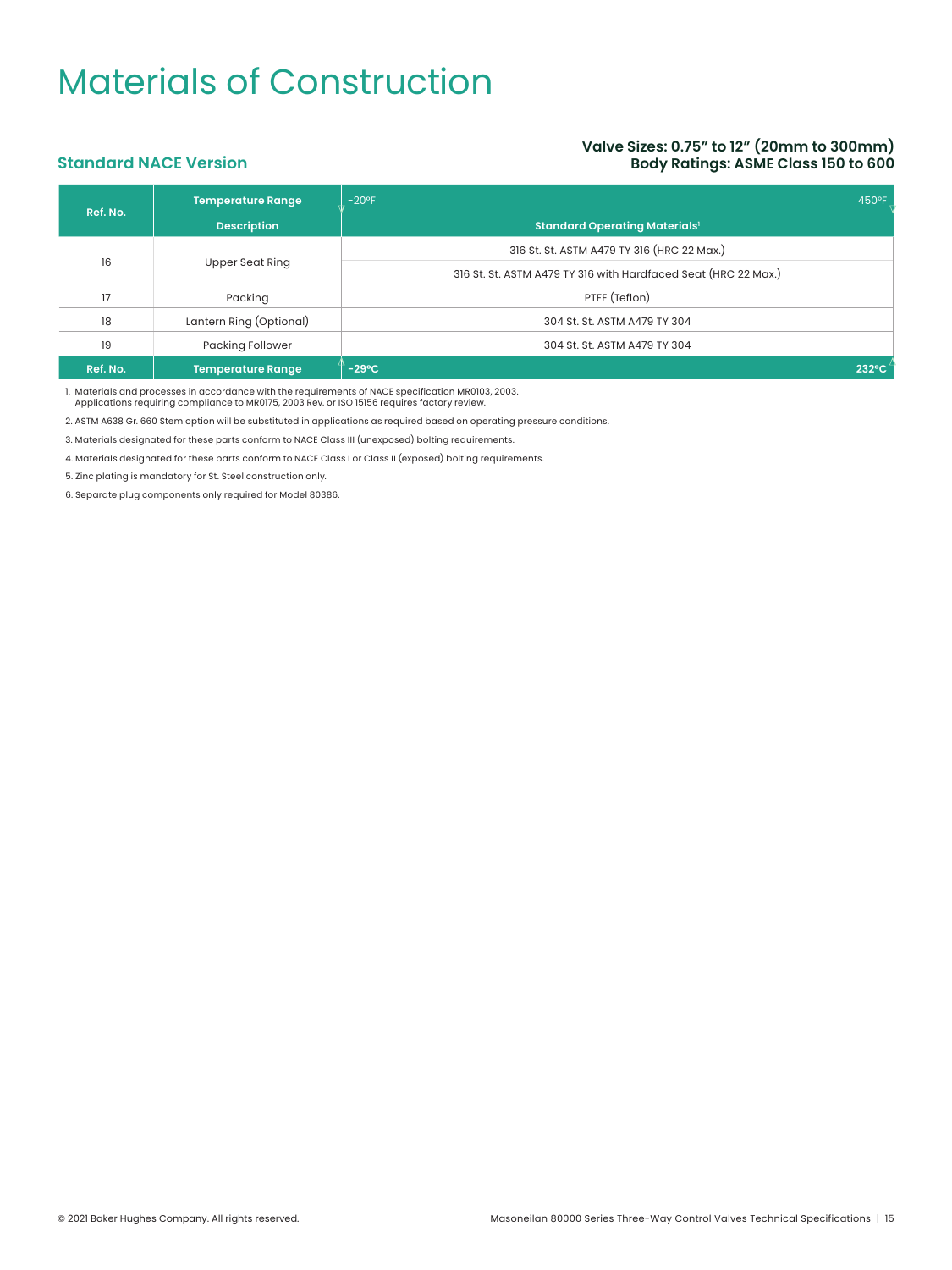# Valve Dimensions



### **80385 Series Dimensions (inches)**

| <b>Valve Size</b> |     | <b>ASME Class 150</b><br>and equivalent PN |           | <b>ASME Class 300</b><br>and equivalent PN |            |                         |           |            | <b>ASME Class 600</b><br>and equivalent PN |       | <b>ASME Class</b><br>150-600 and<br>equivalent PN |       |            |      |                                             |
|-------------------|-----|--------------------------------------------|-----------|--------------------------------------------|------------|-------------------------|-----------|------------|--------------------------------------------|-------|---------------------------------------------------|-------|------------|------|---------------------------------------------|
| inches            | mm  |                                            | <b>RF</b> |                                            | <b>RTJ</b> |                         | <b>RF</b> | <b>RTJ</b> |                                            |       | <b>RF</b>                                         |       | <b>RTJ</b> |      | <b>Threaded &amp;</b><br><b>Socket Weld</b> |
|                   |     | A                                          | B.        | A                                          | B          | $\overline{\mathsf{A}}$ | B.        | A          | B.                                         | A     | B                                                 | A     | B          | A    | $\mathbf B$                                 |
| 0.75              | 20  | 7.24                                       | 5.51      | 7.76                                       | 5.51       | 7.64                    | 5.51      | 8.11       | 5.51                                       | 8.11  | 5.51                                              | 8.11  | 5.51       | 5.98 | 5.55                                        |
|                   | 25  | 7.24                                       | 5.51      | 7.76                                       | 5.51       | 7.76                    | 5.51      | 8.27       | 5.51                                       | 8.27  | 5.51                                              | 8.27  | 5.51       | 5.98 | 5.55                                        |
| 1.5               | 40  | 8.74                                       | 6.26      | 9.25                                       | 6.26       | 9.25                    | 6.26      | 9.76       | 6.26                                       | 9.88  | 6.26                                              | 9.88  | 6.26       | 7.99 | 6.26                                        |
| $\overline{2}$    | 50  | 10.00                                      | 6.61      | 10.51                                      | 6.61       | 10.51                   | 6.61      | 11.10      | 6.61                                       | 11.26 | 6.61                                              | 11.38 | 6.61       | 9.25 | 6.61                                        |
| 3                 | 80  | 11.73                                      | 7.99      | 12.24                                      | 8.62       | 12.52                   | 7.99      | 13.11      | 8.62                                       | 13.27 | 8.62                                              | 13.39 | 8.62       |      |                                             |
| 4                 | 100 | 13.90                                      | 9.02      | 14.37                                      | 10.12      | 14.49                   | 9.02      | 15.12      | 10.12                                      | 15.51 | 10.12                                             | 15.63 | 10.12      |      |                                             |
| 6                 | 150 | 17.76                                      | 11.38     | 18.11                                      | 11.69      | 18.62                   | 11.38     | 19.25      | 11.69                                      | 20.00 | 12.36                                             | 20.12 | 12.36      |      |                                             |
| 8                 | 200 | 21.38                                      | 13.27     | 21.89                                      | 13.54      | 22.36                   | 13.27     | 22.99      | 13.54                                      | 24.02 | 14.25                                             | 24.13 | 4.25       |      |                                             |
| 10                | 250 | 24.61                                      | 15.39     | 24.33                                      | 15.71      | 26.02                   | 15.39     | 26.65      | 16.97                                      | 27.76 | 17.60                                             | 27.87 | 17.60      |      |                                             |
| 12                | 300 | 28.78                                      | 17.91     | 29.25                                      | 17.91      | 30.28                   | 17.91     | 30.87      | 17.91                                      | 32.01 | 21.06                                             | 32.13 | 21.06      |      |                                             |

|                | <b>Valve Size</b> | ASME Class 150 - 600 and equivalent PN |               |            |  |  |  |  |
|----------------|-------------------|----------------------------------------|---------------|------------|--|--|--|--|
| inches         | mm                | C (Std. Bonnet)                        | C (EB Bonnet) | F.         |  |  |  |  |
| 0.75           | 20                | 5.12                                   | 9.17          |            |  |  |  |  |
|                | 25                | 5.12                                   | 9.17          |            |  |  |  |  |
| 1.5            | 40                | 5.24                                   | 9.88          |            |  |  |  |  |
| $\overline{2}$ | 50                | 6.26                                   | 10.47         |            |  |  |  |  |
| 3              | 80                | 7.99                                   | 11.81         |            |  |  |  |  |
| $\overline{4}$ | 100               | 8.39                                   | 12.64         | See Note 1 |  |  |  |  |
| 6              | 150               | 10.98                                  | 16.42         |            |  |  |  |  |
| 8              | 200               | 12.64                                  | 17.95         |            |  |  |  |  |
| 10             | 250               | 13.11                                  | 19.29         |            |  |  |  |  |
| 12             | 300               | 16.73                                  | 22.91         |            |  |  |  |  |

1. For Model 80385 - Dimension F is equal to one-half dimension A.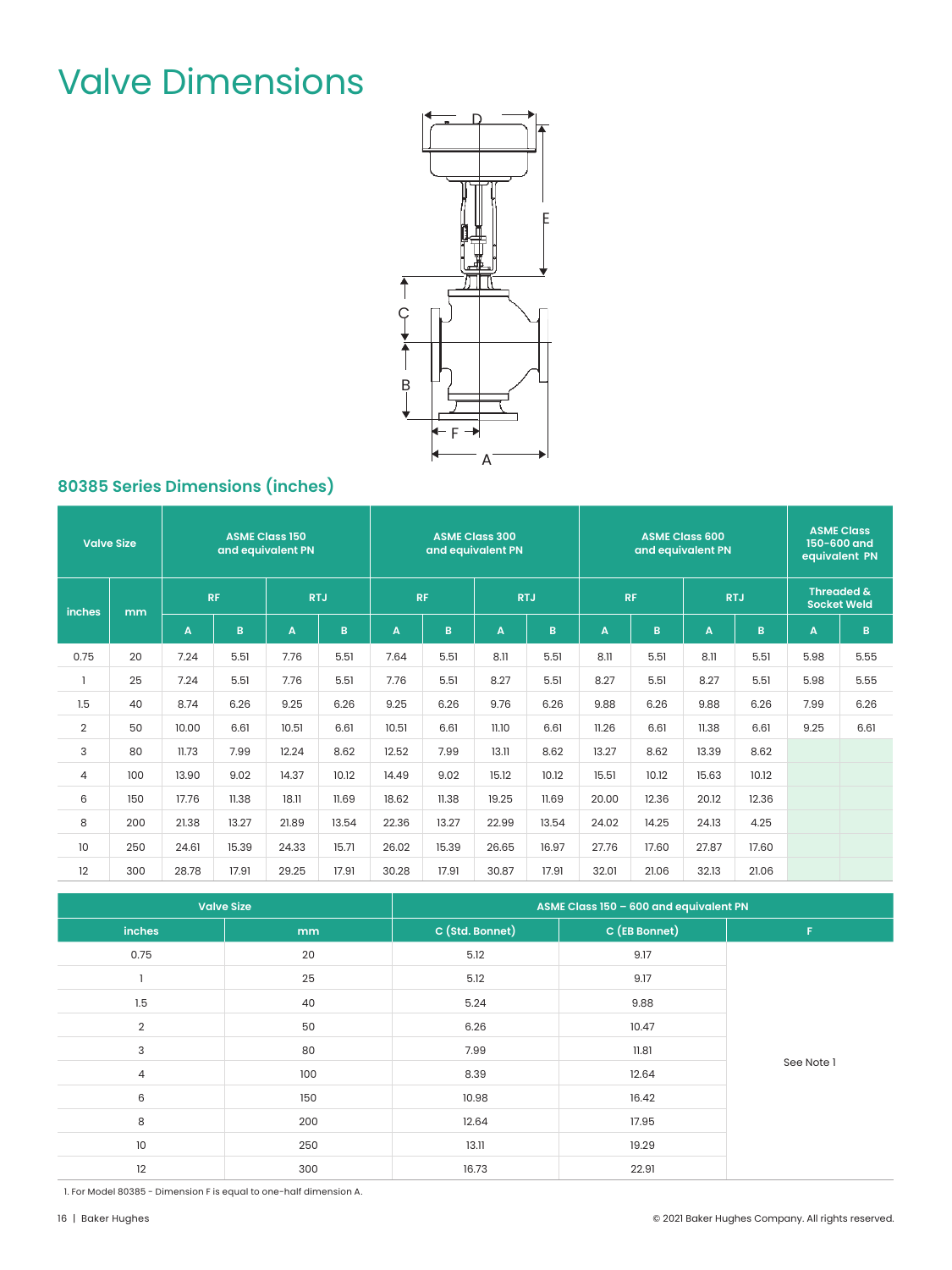### **80385 Series Dimensions (mm)**

|     | <b>ASME Class 150</b><br><b>Valve Size</b><br>and equivalent PN |     |           | <b>ASME Class 300</b><br>and equivalent PN |              |     |           |              |            | <b>ASME Class 600</b><br>and equivalent PN |           |     | <b>ASME Class</b><br>150-600 and<br>equivalent PN |     |                                             |
|-----|-----------------------------------------------------------------|-----|-----------|--------------------------------------------|--------------|-----|-----------|--------------|------------|--------------------------------------------|-----------|-----|---------------------------------------------------|-----|---------------------------------------------|
| mm  | inches                                                          |     | <b>RF</b> |                                            | <b>RTJ</b>   |     | <b>RF</b> |              | <b>RTJ</b> |                                            | <b>RF</b> |     | <b>RTJ</b>                                        |     | <b>Threaded &amp;</b><br><b>Socket Weld</b> |
|     |                                                                 | A   | B         | A                                          | $\mathbf{B}$ | A   | B         | $\mathbf{A}$ | B          | A                                          | B         | A   | B.                                                | A   | B                                           |
| 20  | 0.75                                                            | 184 | 140       | 197                                        | 140          | 194 | 140       | 206          | 140        | 206                                        | 140       | 206 | 140                                               | 152 | 4                                           |
| 25  |                                                                 | 184 | 140       | 197                                        | 140          | 197 | 140       | 210          | 140        | 210                                        | 140       | 210 | 140                                               | 152 | 4                                           |
| 40  | 1.5                                                             | 222 | 159       | 235                                        | 159          | 235 | 159       | 248          | 159        | 251                                        | 159       | 251 | 159                                               | 203 | 159                                         |
| 50  | $\overline{2}$                                                  | 254 | 168       | 267                                        | 168          | 267 | 168       | 282          | 168        | 286                                        | 168       | 289 | 168                                               | 235 | 168                                         |
| 80  | 3                                                               | 298 | 203       | 311                                        | 219          | 318 | 203       | 333          | 219        | 337                                        | 219       | 340 | 219                                               |     |                                             |
| 100 | 4                                                               | 353 | 229       | 365                                        | 257          | 368 | 229       | 384          | 257        | 394                                        | 257       | 397 | 257                                               |     |                                             |
| 150 | 6                                                               | 451 | 289       | 460                                        | 297          | 473 | 289       | 489          | 297        | 508                                        | 314       | 511 | 314                                               |     |                                             |
| 200 | 8                                                               | 543 | 337       | 556                                        | 344          | 568 | 337       | 584          | 344        | 610                                        | 362       | 613 | 362                                               |     |                                             |
| 250 | 10                                                              | 625 | 391       | 618                                        | 399          | 661 | 391       | 677          | 431        | 705                                        | 447       | 708 | 447                                               |     |                                             |
| 300 | 12                                                              | 731 | 455       | 743                                        | 455          | 769 | 455       | 784          | 455        | 813                                        | 535       | 816 | 535                                               |     |                                             |

|     | <b>Valve Size</b> | ASME Class 150 - 600 and equivalent PN |               |            |  |  |  |  |
|-----|-------------------|----------------------------------------|---------------|------------|--|--|--|--|
| mm  | inches            | C (Std. Bonnet)                        | C (EB Bonnet) | F.         |  |  |  |  |
| 20  | 0.75              | 130                                    | 233           |            |  |  |  |  |
| 25  |                   | 130                                    | 233           |            |  |  |  |  |
| 40  | 1.5               | 133                                    | 251           |            |  |  |  |  |
| 50  | $\overline{2}$    | 159                                    | 266           |            |  |  |  |  |
| 80  | 3                 | 203                                    | 300           |            |  |  |  |  |
| 100 | $\overline{4}$    | 213                                    | 312           | See Note 1 |  |  |  |  |
| 150 | 6                 | 279                                    | 417           |            |  |  |  |  |
| 200 | 8                 | 321                                    | 456           |            |  |  |  |  |
| 250 | 10                | 333                                    | 490           |            |  |  |  |  |
| 300 | 12                | 425                                    | 582           |            |  |  |  |  |

1. For Model 80385 - Dimension F is equal to one-half dimension A.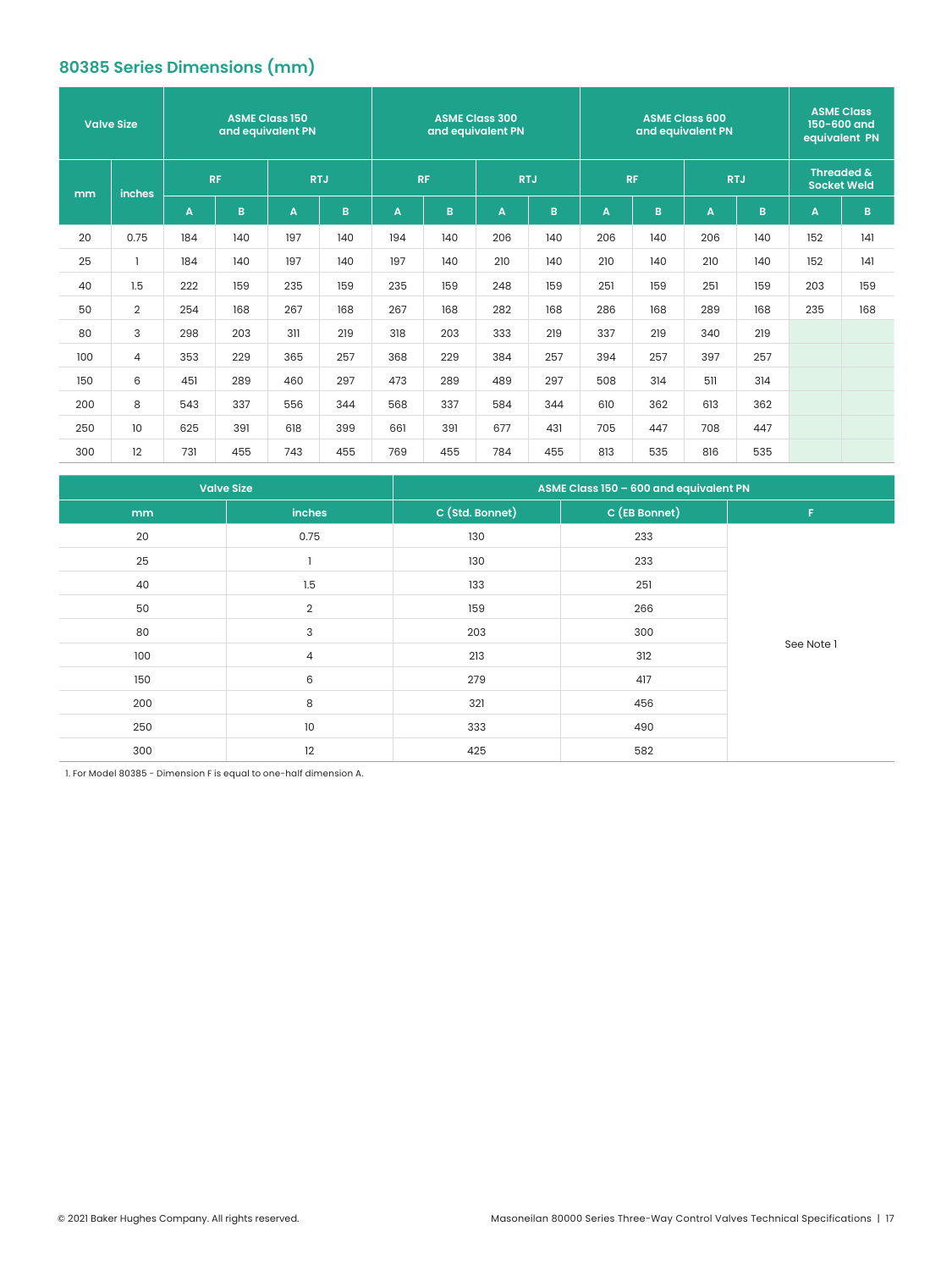### Valve Dimensions

### **80386 Series Dimensions (inches)**

|                 | <b>ASME Class 150</b><br><b>Valve Size</b><br>and equivalent PN |           |              | <b>ASME Class 300</b><br>and equivalent PN |       |       |           | <b>ASME Class 600</b><br>and equivalent PN |            |       |           | <b>ASME Class</b><br>150-600 and<br>equivalent PN |       |                                  |             |
|-----------------|-----------------------------------------------------------------|-----------|--------------|--------------------------------------------|-------|-------|-----------|--------------------------------------------|------------|-------|-----------|---------------------------------------------------|-------|----------------------------------|-------------|
| inches          | mm                                                              | <b>RF</b> |              | <b>RTJ</b>                                 |       |       | <b>RF</b> |                                            | <b>RTJ</b> |       | <b>RF</b> | <b>RTJ</b>                                        |       | Threaded &<br><b>Socket Weld</b> |             |
|                 |                                                                 | A         | $\, {\bf B}$ | A                                          | B     | A     | B         | A                                          | B.         | A     | B         | A                                                 | B     | A                                | $\mathbf B$ |
| 0.75            | 20                                                              | 7.24      | 5.51         | 7.76                                       | 5.51  | 7.64  | 5.51      | 8.11                                       | 5.51       | 8.11  | 5.51      | 8.11                                              | 5.51  | 5.98                             | 5.55        |
|                 | 25                                                              | 7.24      | 5.51         | 7.76                                       | 5.51  | 7.76  | 5.51      | 8.27                                       | 5.51       | 8.27  | 5.51      | 8.27                                              | 5.51  | 5.98                             | 5.55        |
| 1.5             | 40                                                              | 8.74      | 7.01         | 9.25                                       | 7.01  | 9.25  | 7.01      | 9.76                                       | 7.01       | 9.88  | 7.01      | 9.88                                              | 7.01  | 7.99                             | 6.26        |
| $\overline{2}$  | 50                                                              | 10.00     | 7.76         | 10.51                                      | 7.76  | 10.51 | 7.76      | 11.10                                      | 7.76       | 11.26 | 7.76      | 11.38                                             | 7.76  | 9.25                             | 6.61        |
| 3               | 80                                                              | 11.73     | 9.37         | 12.24                                      | 9.88  | 12.52 | 9.37      | 13.19                                      | 20.51      | 13.27 | 9.88      | 13.39                                             | 9.88  |                                  |             |
| $\overline{4}$  | 100                                                             | 13.90     | 10.63        | 14.41                                      | 11.50 | 14.49 | 10.63     | 15.16                                      | 11.50      | 15.51 | 11.10     | 15.67                                             | 11.50 |                                  |             |
| 6               | 150                                                             | 17.76     | 12.99        | 18.31                                      | 13.31 | 18.62 | 12.99     | 19.29                                      | 13.31      | 20.00 | 14.02     | 20.16                                             | 13.98 |                                  |             |
| 8               | 200                                                             | 21.38     | 15.39        | 21.93                                      | 15.67 | 22.36 | 15.39     | 23.03                                      | 15.67      | 24.02 | 16.38     | 24.17                                             | 16.38 |                                  |             |
| 10 <sup>°</sup> | 250                                                             | 24.65     | 17.99        | 25.12                                      | 18.31 | 26.02 | 17.99     | 26.65                                      | 18.31      | 27.76 | 20.79     | 27.87                                             | 20.79 |                                  |             |
| 12              | 300                                                             | 28.78     | 22.05        | 29.25                                      | 22.05 | 30.28 | 22.05     | 30.87                                      | 12.05      | 32.01 | 25.20     | 32.13                                             | 25.20 |                                  |             |

|                | <b>Valve Size</b> | <b>ASME Class 150</b><br>and equivalent PN<br>Std. |                  | <b>ASME Class</b><br>150-600 and<br>equivalent PN | <b>ASME Class 150</b><br>and equivalent PN |            |            | <b>ASME Class 300</b><br>and equivalent PN | <b>ASME Class 600</b><br>and equivalent PN |            |  |
|----------------|-------------------|----------------------------------------------------|------------------|---------------------------------------------------|--------------------------------------------|------------|------------|--------------------------------------------|--------------------------------------------|------------|--|
| inches         | mm                | <b>Bonnet</b>                                      | <b>EB Bonnet</b> | Threaded &<br><b>Socket Weld</b>                  | <b>RF</b>                                  | <b>RTJ</b> | <b>RF</b>  | <b>RTJ</b>                                 | <b>RF</b>                                  | <b>RTJ</b> |  |
|                |                   | $\mathbf{C}$                                       | $\mathbf{C}$     | F                                                 | F.                                         | F          | F          | F                                          | F.                                         | F          |  |
| 0.75           | 20                | 5.12                                               | 9.17             |                                                   |                                            |            | See Note 1 |                                            |                                            |            |  |
|                | 25                | 5.12                                               | 9.17             |                                                   |                                            |            |            |                                            |                                            |            |  |
| 1.5            | 40                | 6.10                                               | 10.75            | 3.70                                              | 4.06                                       | 4.66       | 4.29       | 4.57                                       | 4.65                                       | 4.65       |  |
| $\overline{2}$ | 50                | 7.24                                               | 11.46            | 4.13                                              | 4.65                                       | 4.92       | 4.88       | 5.20                                       | 2.24                                       | 5.35       |  |
| 3              | 80                | 9.25                                               | 13.07            |                                                   | 5.51                                       | 5.79       | 5.90       | 6.22                                       | 6.25                                       | 6.34       |  |
| 4              | 100               | 9.37                                               | 13.62            |                                                   | 6.57                                       | 6.85       | 6.89       | 7.20                                       | 7.36                                       | 7.48       |  |
| 6              | 150               | 12.64                                              | 18.07            |                                                   | 7.64                                       | 7.91       | 8.07       | 8.39                                       | 8.74                                       | 8.82       |  |
| 8              | 200               | 14.76                                              | 20.08            |                                                   | 8.54                                       | 8.82       | 9.06       | 9.41                                       | 9.88                                       | 9.96       |  |
| 10             | 250               | 16.38                                              | 22.56            |                                                   | 10.00                                      | 10.24      | 10.67      | 10.98                                      | 11.54                                      | 11.61      |  |
| 12             | 300               | 20.87                                              | 27.05            |                                                   | 11.34                                      | 11.57      | 12.09      | 12.36                                      | 12.95                                      | 12.99      |  |

1. 0.75" & 1" (20 & 25mm) sizes are not available in the 80386 diverting configuration. Utilize combining version 80385 and consult factory for details.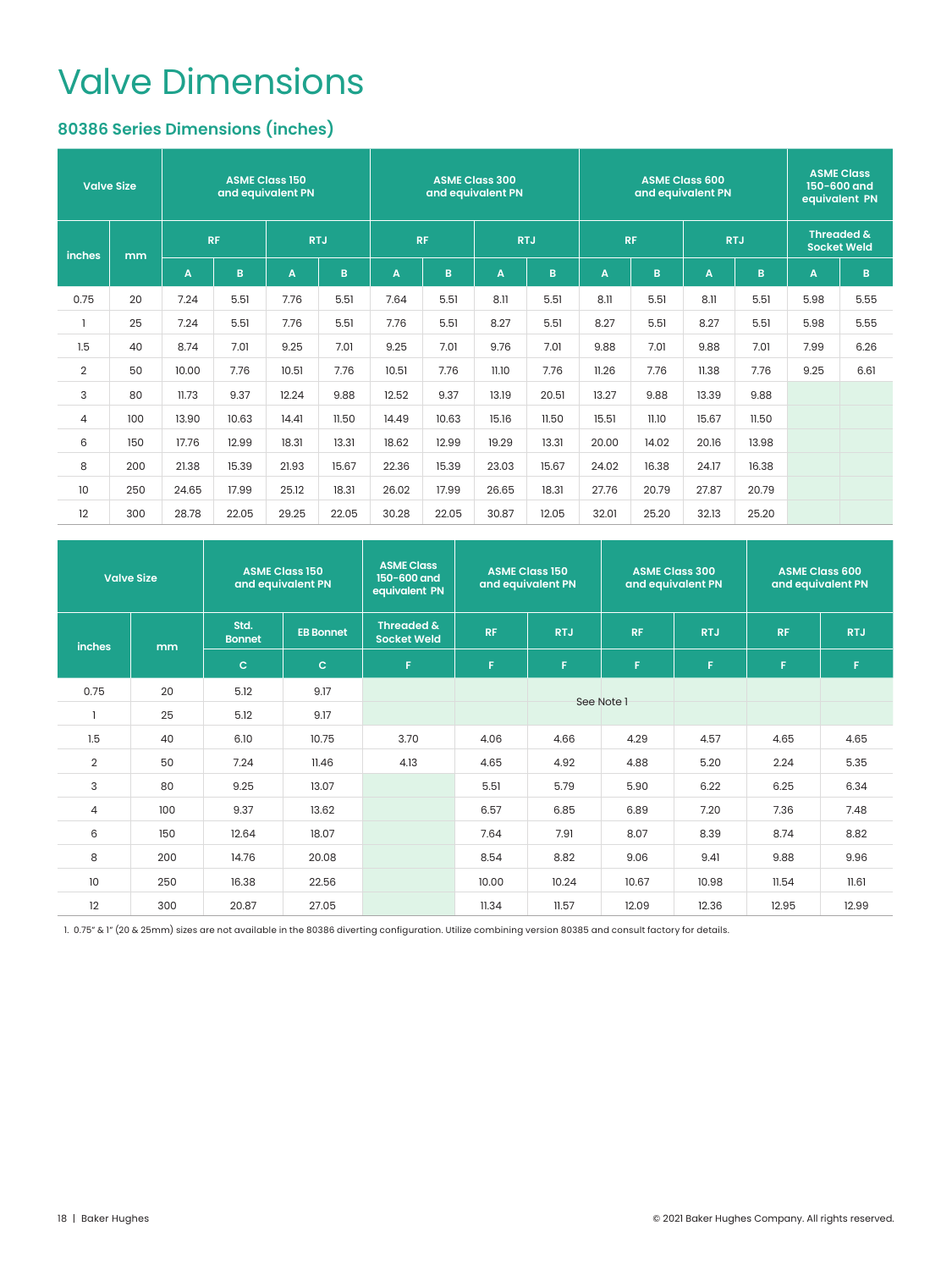### Valve Dimensions

### **80386 Series Dimensions (mm)**

|     | <b>ASME Class 150</b><br><b>Valve Size</b><br>and equivalent PN |     |           | <b>ASME Class 300</b><br>and equivalent PN<br><b>RF</b><br><b>RTJ</b> |            |     |     | <b>ASME Class 600</b><br>and equivalent PN |     |     |           | <b>ASME Class</b><br>150-600 and<br>equivalent PN |            |     |                                  |
|-----|-----------------------------------------------------------------|-----|-----------|-----------------------------------------------------------------------|------------|-----|-----|--------------------------------------------|-----|-----|-----------|---------------------------------------------------|------------|-----|----------------------------------|
| mm  | <b>inches</b>                                                   |     | <b>RF</b> |                                                                       | <b>RTJ</b> |     |     |                                            |     |     | <b>RF</b> |                                                   | <b>RTJ</b> |     | Threaded &<br><b>Socket Weld</b> |
|     |                                                                 | A   | B.        | A                                                                     | B          | A   | B.  | A                                          | B   | A   | B         | A                                                 | B.         | A   | B                                |
| 20  | 0.75                                                            | 184 | 140       | 197                                                                   | 140        | 194 | 140 | 206                                        | 140 | 206 | 140       | 206                                               | 140        | 152 | 4                                |
| 25  |                                                                 | 184 | 140       | 197                                                                   | 140        | 197 | 140 | 210                                        | 140 | 210 | 140       | 210                                               | 140        | 152 | 4                                |
| 40  | 1.5                                                             | 222 | 178       | 235                                                                   | 178        | 235 | 178 | 248                                        | 178 | 251 | 178       | 251                                               | 178        | 203 | 159                              |
| 50  | $\overline{2}$                                                  | 254 | 197       | 267                                                                   | 197        | 267 | 197 | 282                                        | 197 | 286 | 197       | 289                                               | 197        | 235 | 168                              |
| 80  | 3                                                               | 298 | 238       | 311                                                                   | 251        | 318 | 238 | 335                                        | 521 | 337 | 251       | 340                                               | 251        |     |                                  |
| 100 | 4                                                               | 353 | 270       | 366                                                                   | 292        | 368 | 270 | 385                                        | 292 | 394 | 282       | 398                                               | 292        |     |                                  |
| 150 | 6                                                               | 451 | 330       | 465                                                                   | 338        | 473 | 330 | 490                                        | 338 | 508 | 356       | 512                                               | 355        |     |                                  |
| 200 | 8                                                               | 543 | 391       | 557                                                                   | 398        | 568 | 391 | 585                                        | 398 | 610 | 416       | 614                                               | 416        |     |                                  |
| 250 | 10 <sup>°</sup>                                                 | 626 | 457       | 638                                                                   | 465        | 661 | 457 | 677                                        | 465 | 705 | 528       | 708                                               | 528        |     |                                  |
| 300 | 12                                                              | 731 | 560       | 743                                                                   | 560        | 769 | 560 | 784                                        | 560 | 813 | 640       | 816                                               | 640        |     |                                  |

|     | <b>Valve Size</b> |                       | <b>ASME Class 150</b><br>and equivalent PN | <b>ASME Class</b><br>150-600 and<br>equivalent PN |           | <b>ASME Class 150</b><br>and equivalent PN |            | <b>ASME Class 300</b><br>and equivalent PN |           | <b>ASME Class 600</b><br>and equivalent PN |
|-----|-------------------|-----------------------|--------------------------------------------|---------------------------------------------------|-----------|--------------------------------------------|------------|--------------------------------------------|-----------|--------------------------------------------|
| mm  | <b>inches</b>     | Std.<br><b>Bonnet</b> | <b>EB Bonnet</b>                           | Threaded &<br><b>Socket Weld</b>                  | <b>RF</b> | <b>RTJ</b><br><b>RF</b>                    |            | <b>RTJ</b>                                 | <b>RF</b> | <b>RTJ</b>                                 |
|     |                   | $\mathbf{C}$          | $\mathbf{C}$                               | F                                                 | F.        | F                                          | F          | F                                          | F.        | F                                          |
| 20  | 0.75              | 130                   | 233                                        |                                                   |           |                                            | See Note 1 |                                            |           |                                            |
| 25  |                   | 130                   | 233                                        |                                                   |           |                                            |            |                                            |           |                                            |
| 40  | 1.5               | 155                   | 273                                        | 94                                                | 103       | 110                                        | 109        | 116                                        | 118       | 118                                        |
| 50  | $\overline{2}$    | 184                   | 291                                        | 105                                               | 118       | 125                                        | 124        | 132                                        | 133       | 136                                        |
| 80  | 3                 | 235                   | 332                                        |                                                   | 140       | 147                                        | 150        | 158                                        | 159       | 161                                        |
| 100 | $\overline{4}$    | 238                   | 346                                        |                                                   | 167       | 174                                        | 175        | 183                                        | 187       | 190                                        |
| 150 | 6                 | 321                   | 459                                        |                                                   | 194       | 201                                        | 205        | 213                                        | 222       | 224                                        |
| 200 | 8                 | 375                   | 510                                        |                                                   | 217       | 224                                        | 230        | 239                                        | 251       | 253                                        |
| 250 | 10                | 416                   | 573                                        |                                                   | 254       | 260                                        | 271        | 279                                        | 293       | 295                                        |
| 300 | 12                | 530                   | 687                                        |                                                   | 288       | 294                                        | 307        | 314                                        | 329       | 330                                        |

1. 0.75" & 1" (20 & 25mm) sizes are not available in the 80386 diverting configuration. Utilize combining version 80385 and consult factory for details.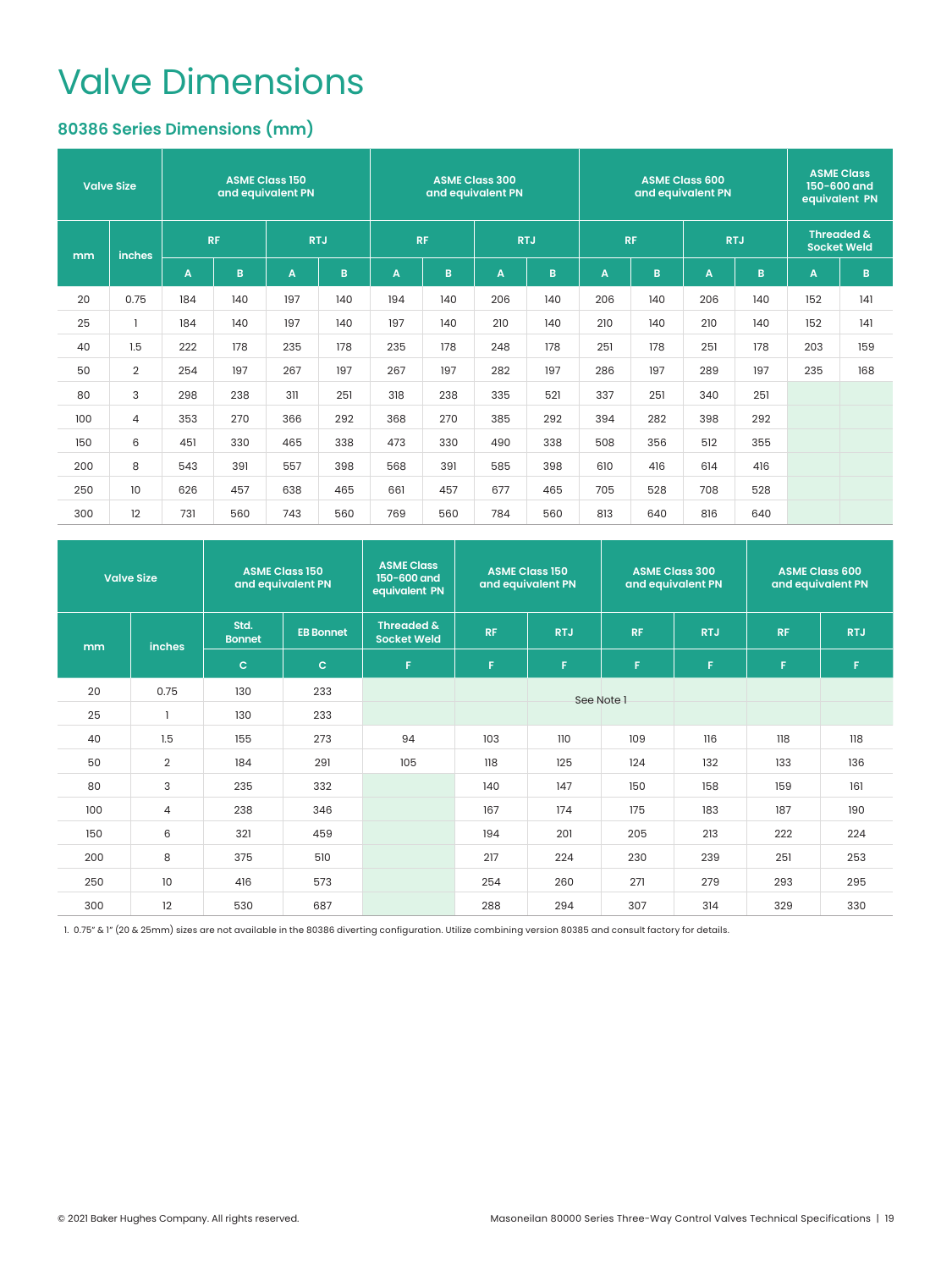# Valve Weights

### **Body Sub-Assembly with Standard Bonnet (lbs)**

|                 | <b>Valve Size</b> | <b>ASME Class 150-600</b><br>and equivalent PN | <b>ASME Class 150</b><br>and equivalent PN | <b>ASME Class 300</b><br>and equivalent PN | <b>ASME Class 600</b><br>and equivalent PN |
|-----------------|-------------------|------------------------------------------------|--------------------------------------------|--------------------------------------------|--------------------------------------------|
| inches          | mm                | <b>Threaded &amp; Socket Weld</b>              |                                            | <b>Flanged</b>                             |                                            |
| 0.75            | 20                | 33                                             | 44                                         | 44                                         | 70                                         |
|                 | 25                | 33                                             | 44                                         | 44                                         | 70                                         |
| 1.5             | 40                | 88                                             | 90                                         | 90                                         | 99                                         |
| $\overline{2}$  | 50                | 123                                            | 125                                        | 125                                        | 139                                        |
| 3               | 80                | 207                                            | 220                                        | 220                                        | 233                                        |
| $\overline{4}$  | 100               | 273                                            | 299                                        | 299                                        | 328                                        |
| 6               | 150               | 504                                            | 524                                        | 524                                        | 614                                        |
| 8               | 200               | 693                                            | 772                                        | 772                                        | 933                                        |
| 10 <sup>°</sup> | 250               | 1351                                           | 1714                                       | 1714                                       | 2083                                       |
| 12              | 300               | 1683                                           | 2875                                       | 2875                                       | 3522                                       |

### **Body Sub-Assembly with Standard Bonnet (kg)**

|               | <b>Valve Size</b> | ASME Class 150-600<br>and equivalent PN | <b>ASME Class 150</b><br>and equivalent PN | <b>ASME Class 300</b><br>and equivalent PN | <b>ASME Class 600</b><br>and equivalent PN |  |  |
|---------------|-------------------|-----------------------------------------|--------------------------------------------|--------------------------------------------|--------------------------------------------|--|--|
| <sub>mm</sub> | <b>inches</b>     | <b>Threaded &amp; Socket Weld</b>       |                                            | <b>Flanged</b>                             |                                            |  |  |
| 20            | 0.75              | 15                                      | 20                                         | 20                                         | 32                                         |  |  |
| 25            |                   | 15                                      | 20                                         | 20                                         | 32                                         |  |  |
| 40            | 1.5               | 40                                      | 41                                         | 41                                         | 45                                         |  |  |
| 50            | $\overline{2}$    | 56                                      | 57                                         | 57                                         | 63                                         |  |  |
| 80            | 3                 | 94                                      | 100                                        | 100                                        | 106                                        |  |  |
| 100           | $\overline{4}$    | 124                                     | 136                                        | 136                                        | 149                                        |  |  |
| 150           | 6                 | 229                                     | 238                                        | 238                                        | 279                                        |  |  |
| 200           | 8                 | 315                                     | 351                                        | 351                                        | 424                                        |  |  |
| 250           | 10                | 614                                     | 779                                        | 779                                        | 947                                        |  |  |
| 300           | 12                | 765                                     | 1307                                       | 1307                                       | 1601                                       |  |  |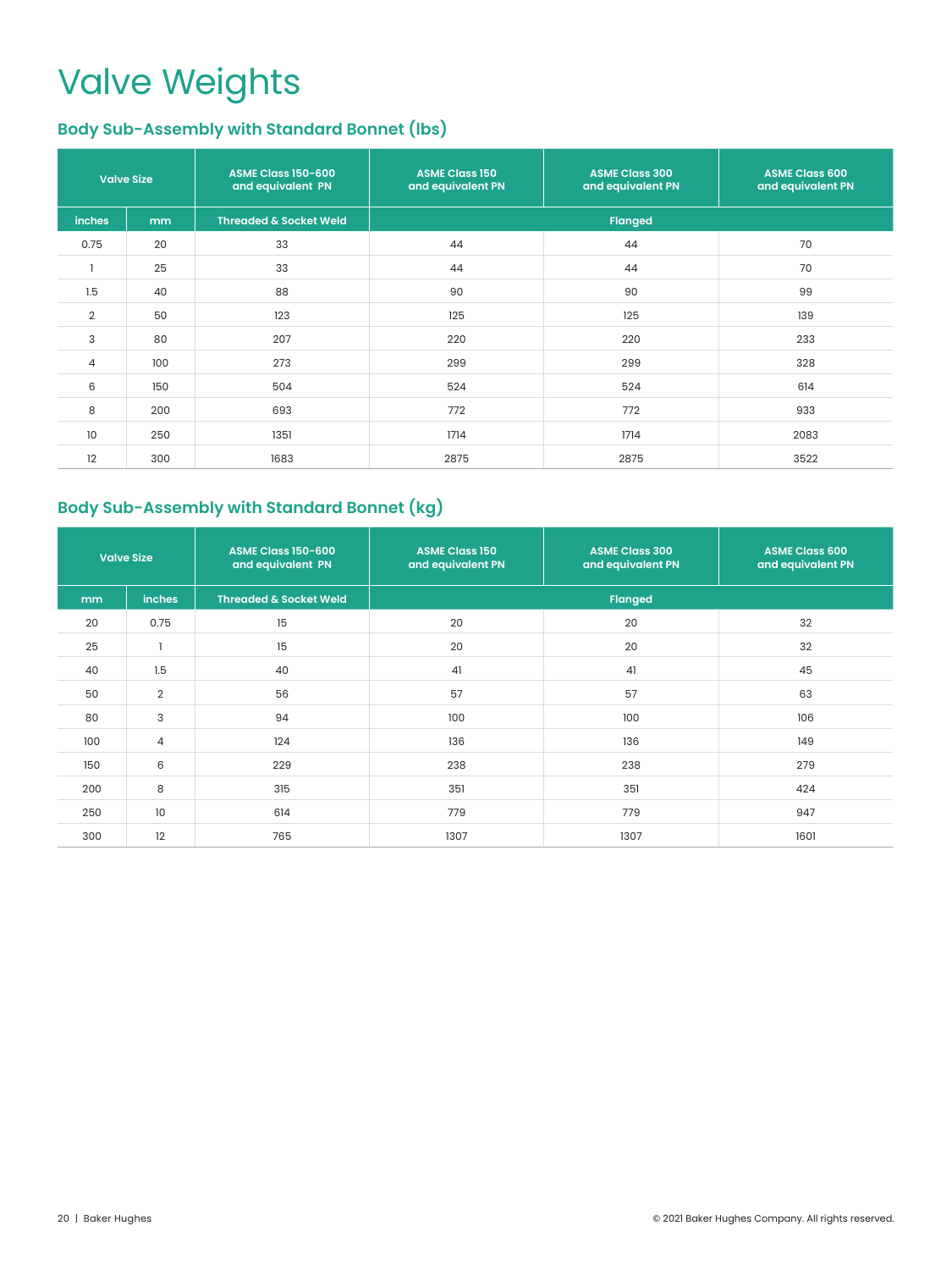# Actuator Dimensions and Weights (in./lbs)





**Shown with optional Handwheel**

### **Dimensions and Weights**

| <b>Actuator Size</b> |       | <b>Actuator Dimensions (inches)</b> |              |       | Weights (lbs.)  |              |
|----------------------|-------|-------------------------------------|--------------|-------|-----------------|--------------|
|                      | A     | B (Model 88)                        | $\mathbf{C}$ | D     | <b>Standard</b> | w/ Handwheel |
| 6                    | 11.50 | 15.54 (17.52)                       | 10.00        | 9.00  | 45              | 60           |
| 10                   | 14.50 | 19.58 (21.54)                       | 10.90        | 10.90 | 85              | 105          |
| 16                   | 18.75 | 28.22 (30.79)                       | 14.00        | 14.00 | 210             | 245          |
| 23                   | 21.63 | 30.71 (33.27)                       | 16.00        | 16.00 | 265             | 320          |

Actuator Removal Clearance = 6 inches

### **Center of Gravity (inches)**

Without Handwheel

| <b>Size</b> | X    | v     |
|-------------|------|-------|
| 6           | 0.19 | 9.75  |
| 10          | 0    | 12.88 |
| 16          | 0.13 | 18.50 |
| 23          | 0.06 | 21.13 |

#### With Handwheel

| <b>Size</b> | <b>XX</b> | YY    |
|-------------|-----------|-------|
| 6           | 1.25      | 9.13  |
| 10          | 0.88      | 12.00 |
| 16          | 1.38      | 16.75 |
| 23          | 1.38      | 19.00 |

### **Limit Stops (inches)**

Up Stop

| <b>Size</b> | <b>Model</b> | <b>Overall Height B</b> |
|-------------|--------------|-------------------------|
| 6           | 87           | 19.45                   |
| 10          |              | 25.43                   |
| 16          |              | 36.42                   |
| 23          |              | 38.84                   |
| 6           | 88           | 19.16                   |
| 10          |              | 25.06                   |
| 16          |              | 35.48                   |
| 23          |              | 38.65                   |

Down Stop

| . <b>.</b>  |              |                         |  |
|-------------|--------------|-------------------------|--|
| <b>Size</b> | <b>Model</b> | <b>Overall Height B</b> |  |
| 6           | 87           | 19.80                   |  |
| 10          |              | 25.98                   |  |
| 16          |              | 37.20                   |  |
| 23          |              | 39.90                   |  |
| 6           | 88           | 19.74                   |  |
| 10          |              | 25.85                   |  |
| 16          |              | 37.46                   |  |
| 23          |              | 40.33                   |  |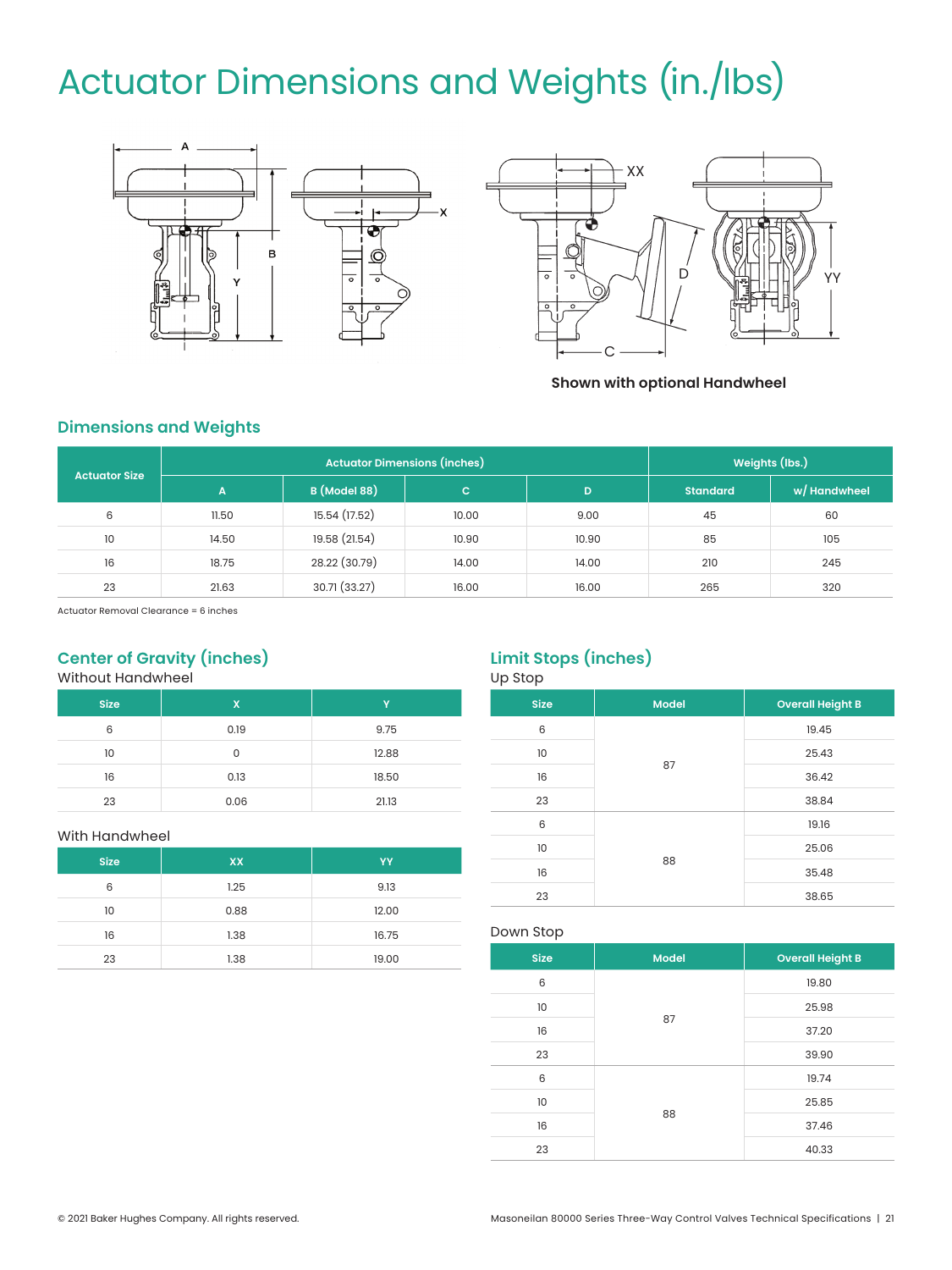# Actuator Dimensions and Weights (mm/kg)





**Shown with optional Handwheel**

### **Dimensions and Weights**

| <b>Actuator Size</b> | Actuator Dimensions (mm) |                     |     | Weights (kg) |                 |              |
|----------------------|--------------------------|---------------------|-----|--------------|-----------------|--------------|
|                      | A.                       | <b>B</b> (Model 88) | c.  | D            | <b>Standard</b> | w/ Handwheel |
| 6                    | 292                      | 395 (445)           | 254 | 229          | 20              | 27           |
| 10                   | 368                      | 497 (547)           | 277 | 305          | 39              | 48           |
| 16                   | 476                      | 717 (782)           | 356 | 457          | 95              | 111          |
| 23                   | 549                      | 780 (845)           | 406 | 457          | 120             | 145          |

Actuator Removal Clearance = 152 mm

### **Center of Gravity (mm)**

Without Handwheel

| <b>Size</b> | X | v   |
|-------------|---|-----|
| 6           | 5 | 248 |
| 10          | U | 327 |
| 16          | 3 | 470 |
| 23          | ∩ | 537 |

#### With Handwheel

| <b>Size</b> | <b>XX</b> | YY  |
|-------------|-----------|-----|
| 6           | 32        | 232 |
| 10          | 22        | 305 |
| 16          | 35        | 425 |
| 23          | 35        | 483 |

### **Limit Stops (mm)**

| Up Stop     |              |                         |  |
|-------------|--------------|-------------------------|--|
| <b>Size</b> | <b>Model</b> | <b>Overall Height B</b> |  |
| 6           | 87           | 494                     |  |
| 10          |              | 646                     |  |
| 16          |              | 925                     |  |
| 23          |              | 987                     |  |
| 6           | 88           | 487                     |  |
| 10          |              | 636                     |  |
| 16          |              | 901                     |  |
| 23          |              | 982                     |  |

#### Down Stop

| <b>Size</b> | <b>Model</b> | <b>Overall Height B</b> |
|-------------|--------------|-------------------------|
| 6           | 87           | 503                     |
| 10          |              | 660                     |
| 16          |              | 945                     |
| 23          |              | 1014                    |
| 6           | 88           | 501                     |
| 10          |              | 657                     |
| 16          |              | 952                     |
| 23          |              | 1024                    |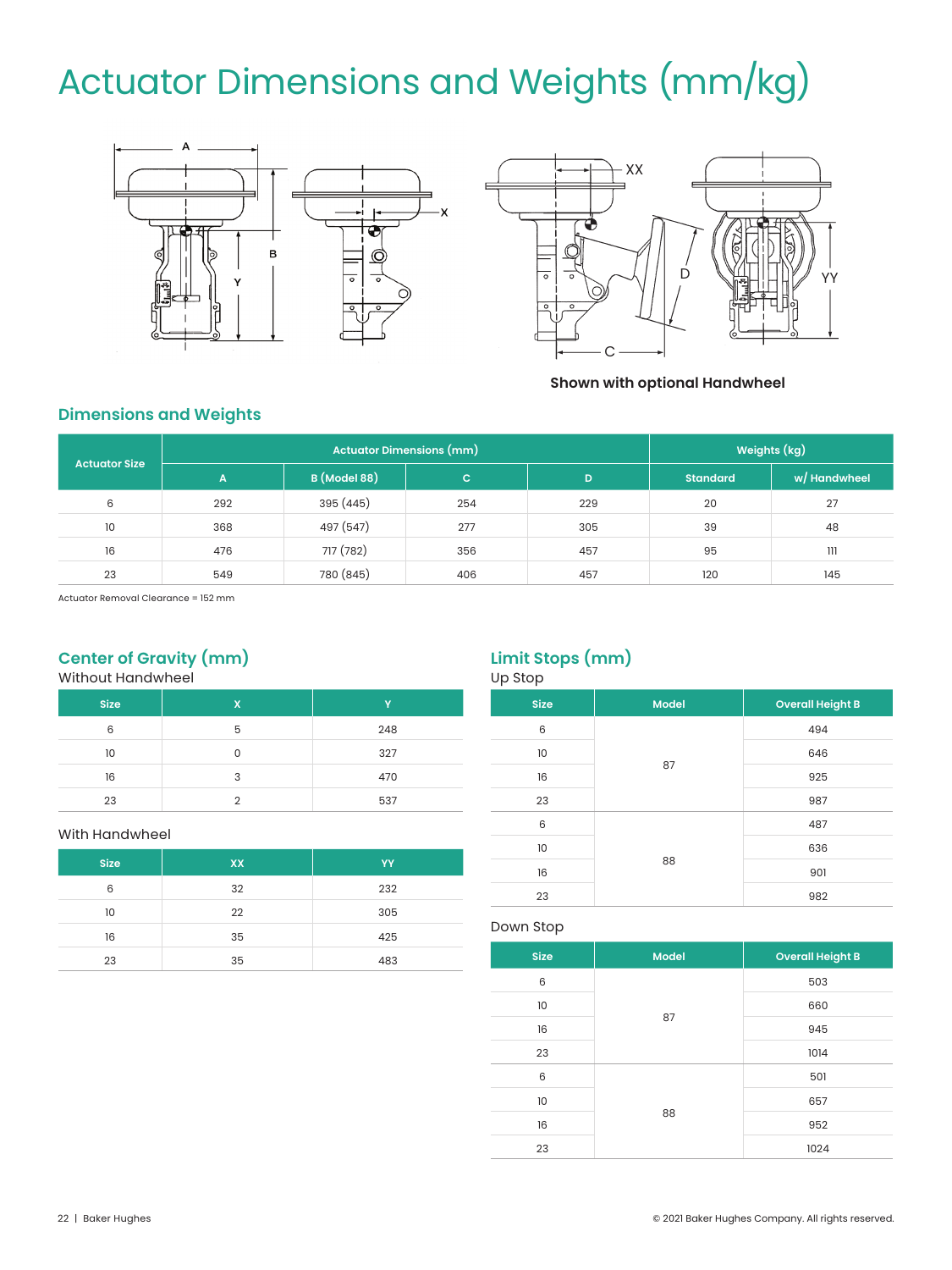### Accessories

### **Options:**

- Extension Bonnets
- Environmental Capabilities (Low-E Packing)
- Lubricator & Isolation Valve
- Other Flange Facings
- Limit Stops
- Body Drain Plug
- Reducer and Nipple Connections
- NACE Compliance
- Custom Trim Materials
- U.O.P. Trim Materials
- Other Materials
- Non-Destructive Examination
- Oxygen Cleaning
- Electric Actuators

For Accessories, consult Baker Hughes.